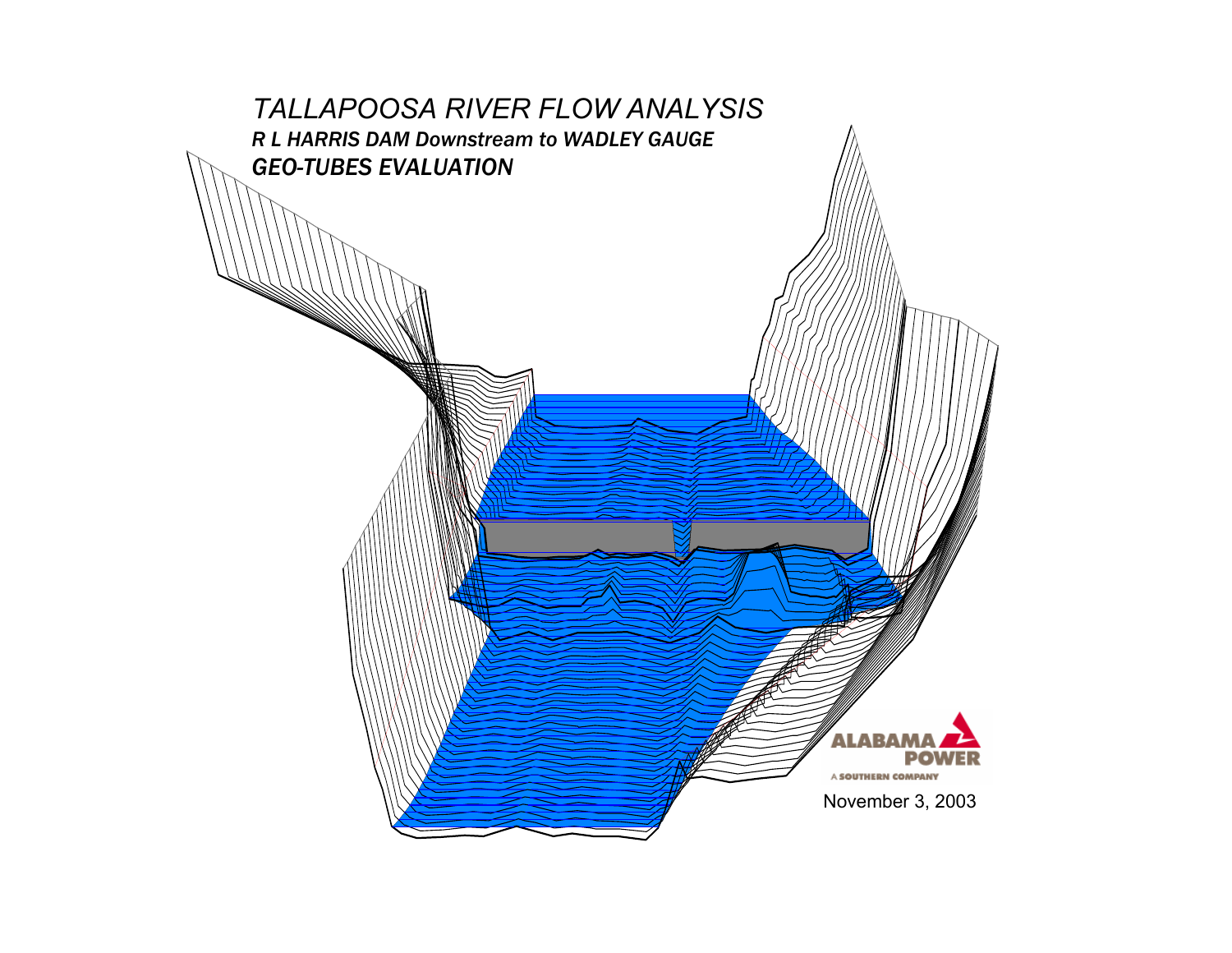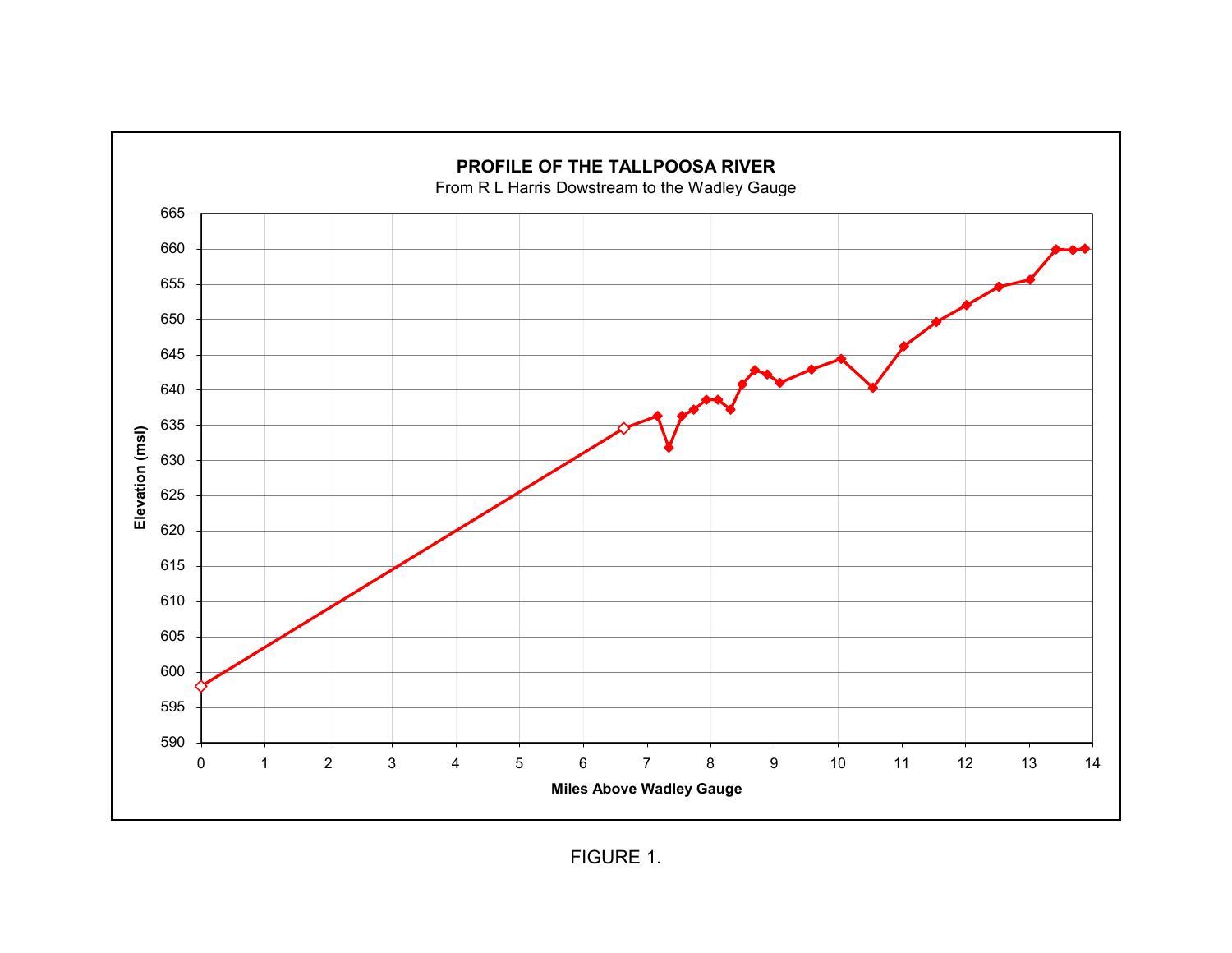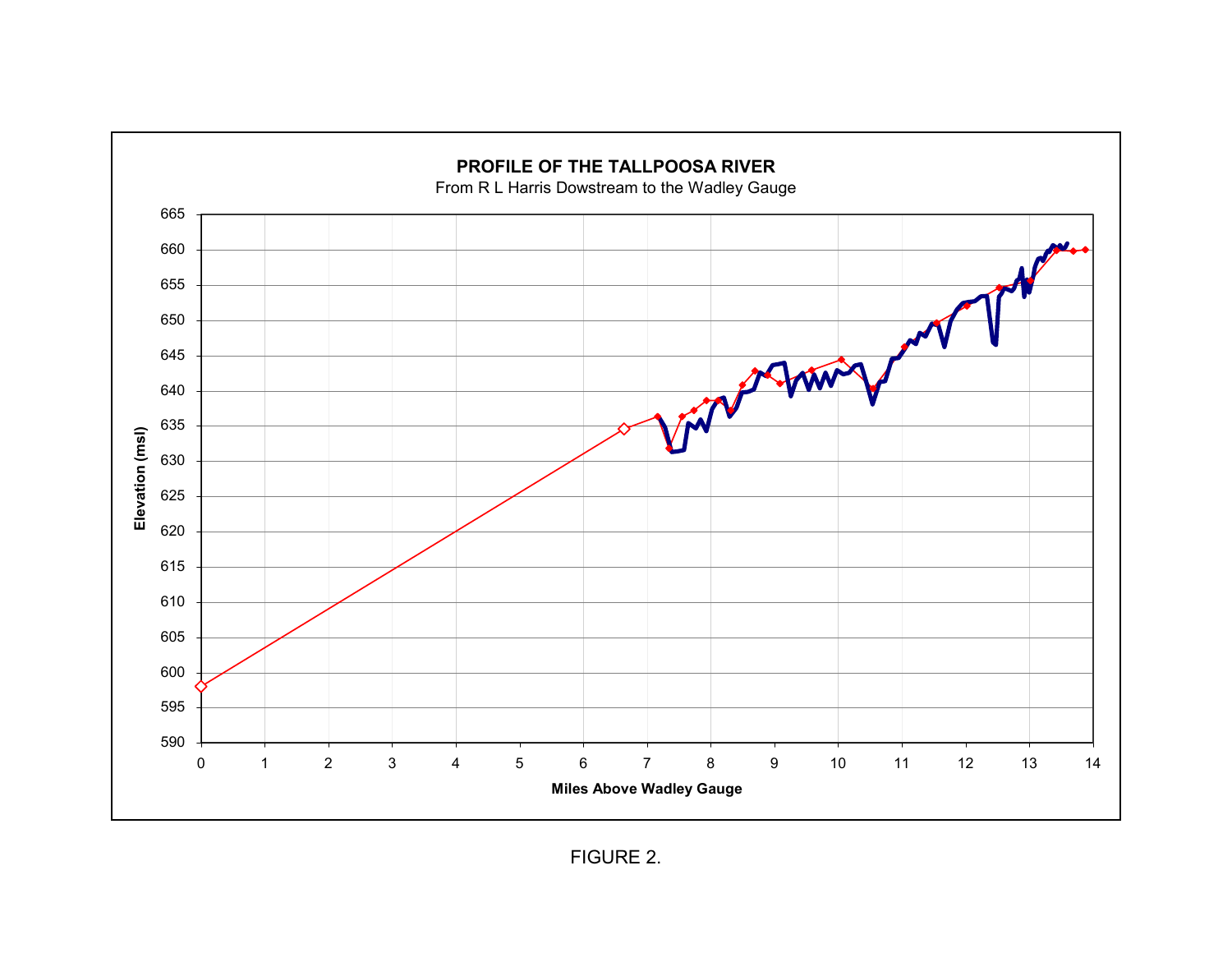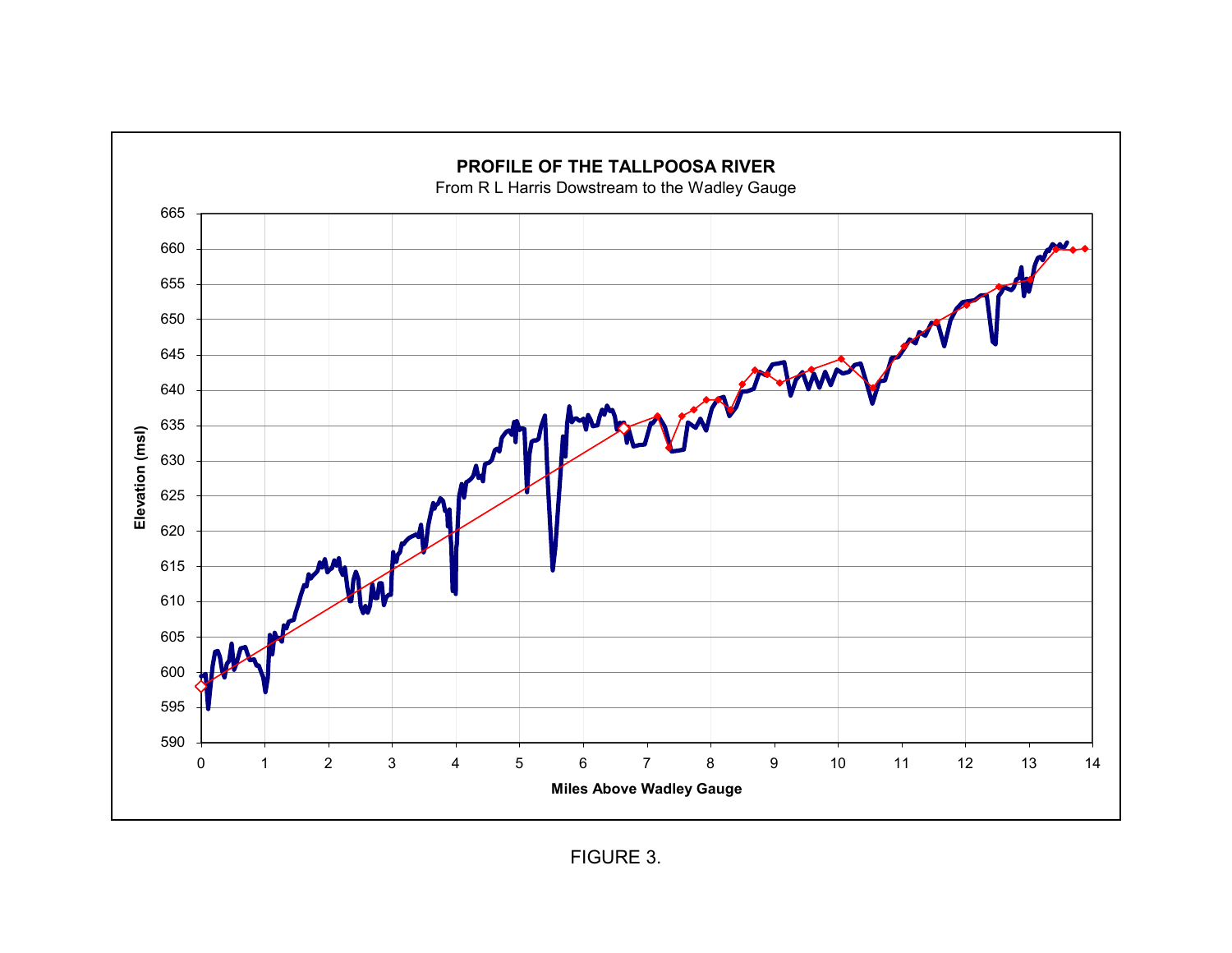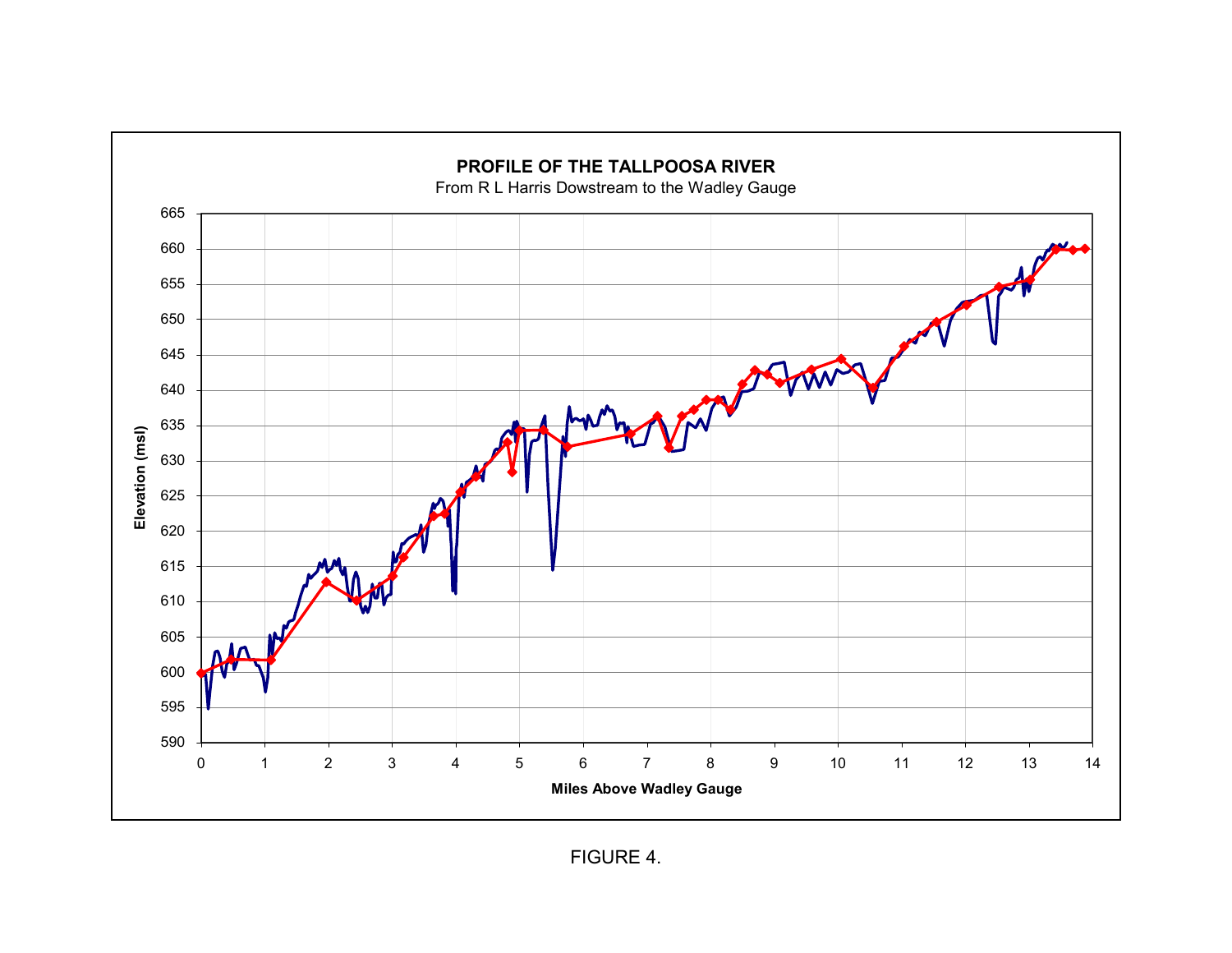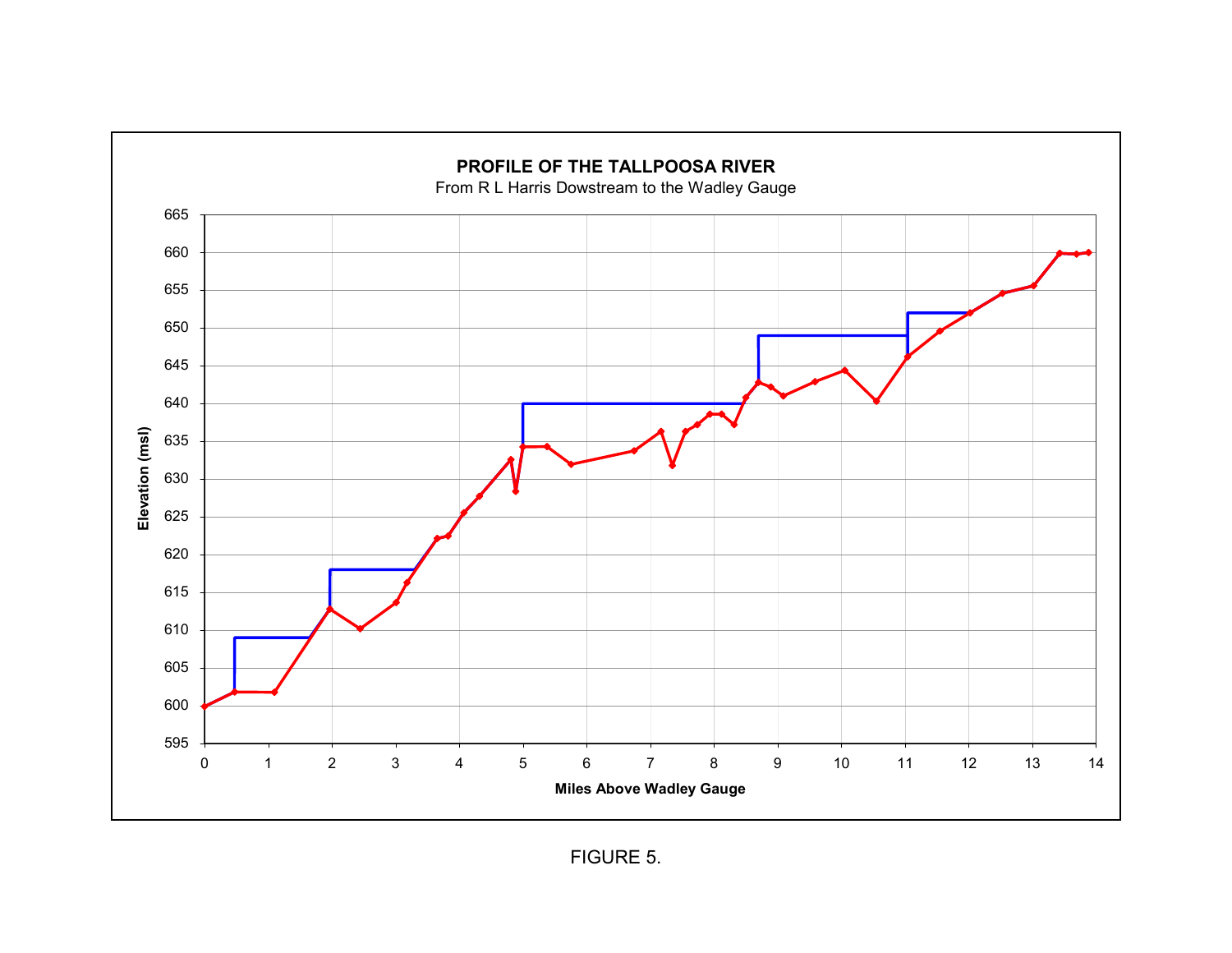

FIGURE 6.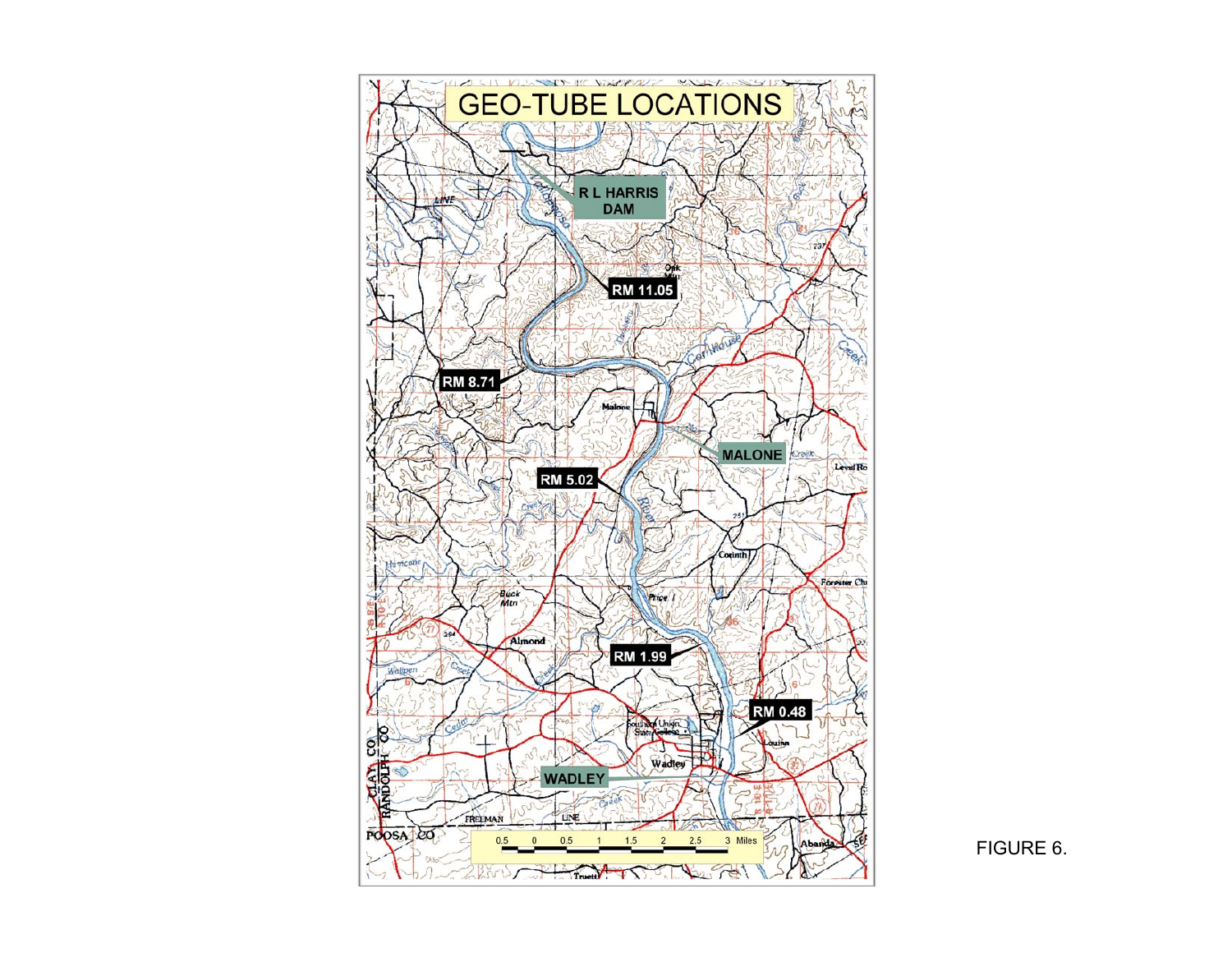|                                                                                     | <b>GEO-TUBE PARAMETERS</b> |      |       |        |                       |           |  |  |  |  |  |  |  |  |  |
|-------------------------------------------------------------------------------------|----------------------------|------|-------|--------|-----------------------|-----------|--|--|--|--|--|--|--|--|--|
| Length of Pool<br>Max<br><b>Notch</b><br>Storage of<br>Average<br>Width<br>Location |                            |      |       |        |                       |           |  |  |  |  |  |  |  |  |  |
|                                                                                     | Height                     |      | Width | Height | <b>Behind Geotube</b> | Geotube   |  |  |  |  |  |  |  |  |  |
| (River Miles)                                                                       | (Ft)                       | (Ft) | (Ft)  | (Ft)   | (Miles)               | $(D-S-F)$ |  |  |  |  |  |  |  |  |  |
| 0.48                                                                                | 7.1                        | 359  | 10    | 5.0    | $1.1\,$               | 78        |  |  |  |  |  |  |  |  |  |
| 1.99                                                                                | 5.3                        | 532  | 20    | 3.4    | 1.3                   | 84        |  |  |  |  |  |  |  |  |  |
| 5.02                                                                                | 5.9                        | 610  | 25    | 4.3    | 3.4                   | 197       |  |  |  |  |  |  |  |  |  |
| 8.71                                                                                | 5.3                        | 323  | 30    | 4.4    | 2.5                   | 127       |  |  |  |  |  |  |  |  |  |
| 11.05                                                                               | 5.7                        | 267  | 10    | 4.4    | 0.8                   | 32        |  |  |  |  |  |  |  |  |  |
|                                                                                     |                            |      |       |        |                       |           |  |  |  |  |  |  |  |  |  |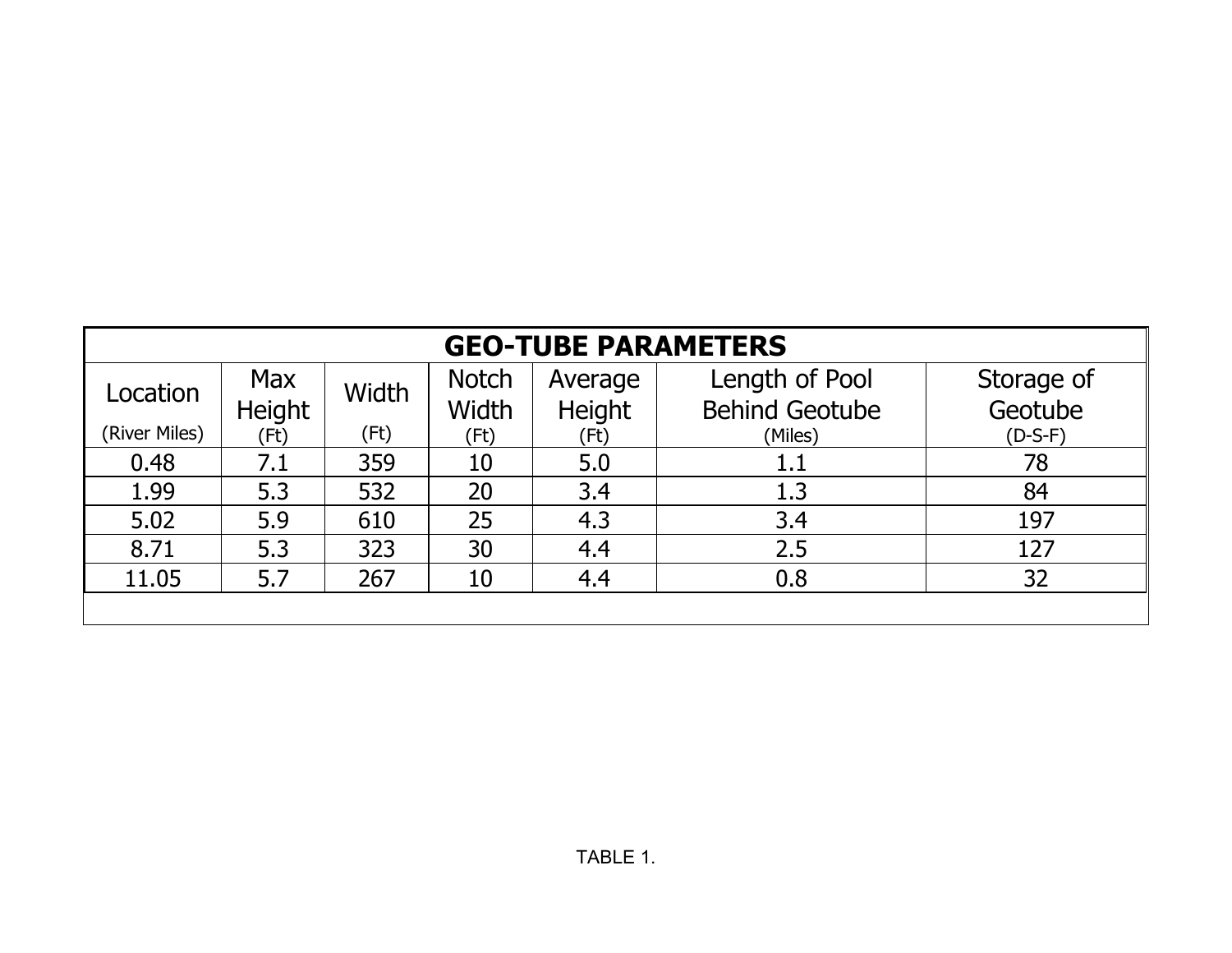

FIG 7.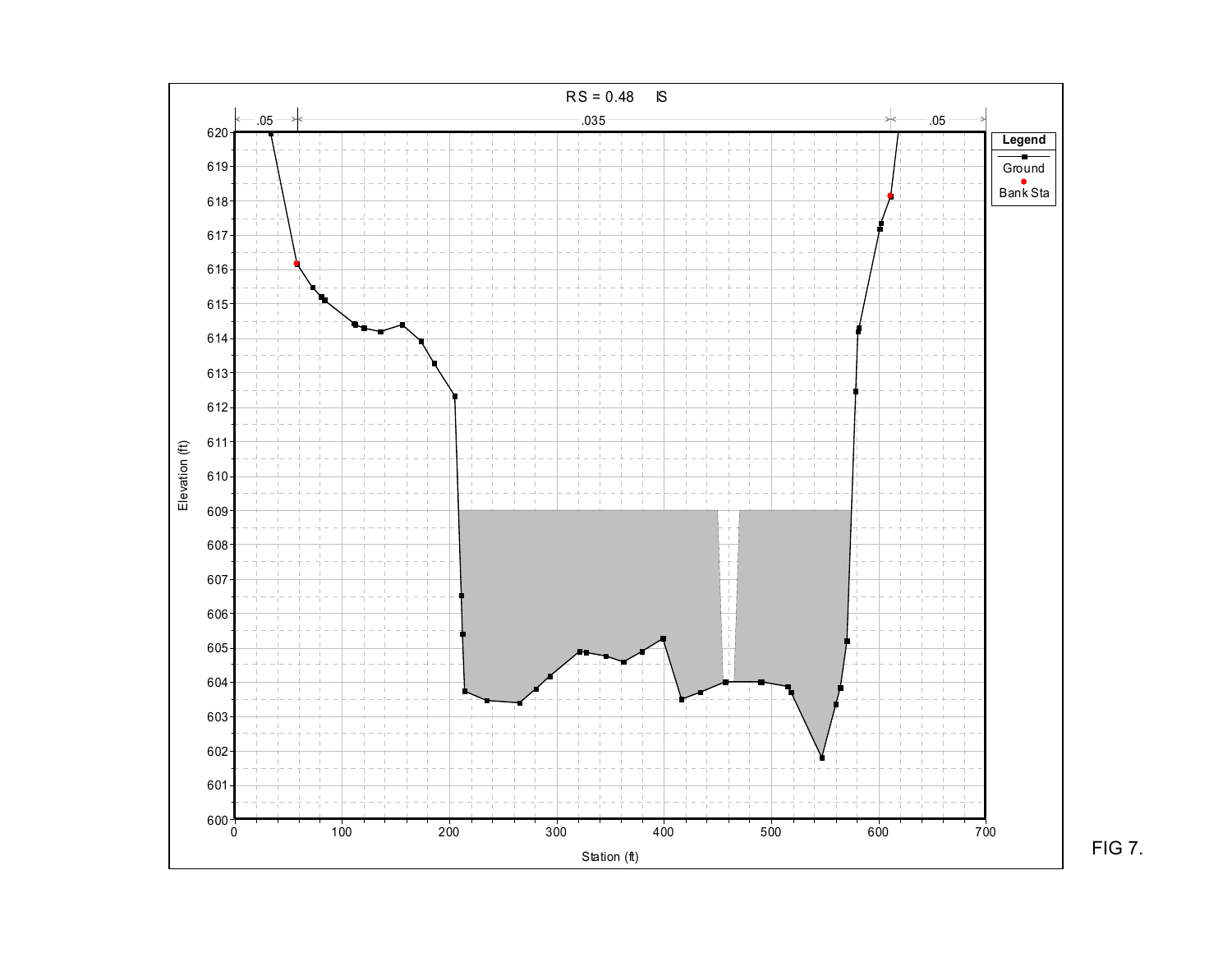

FIG 8.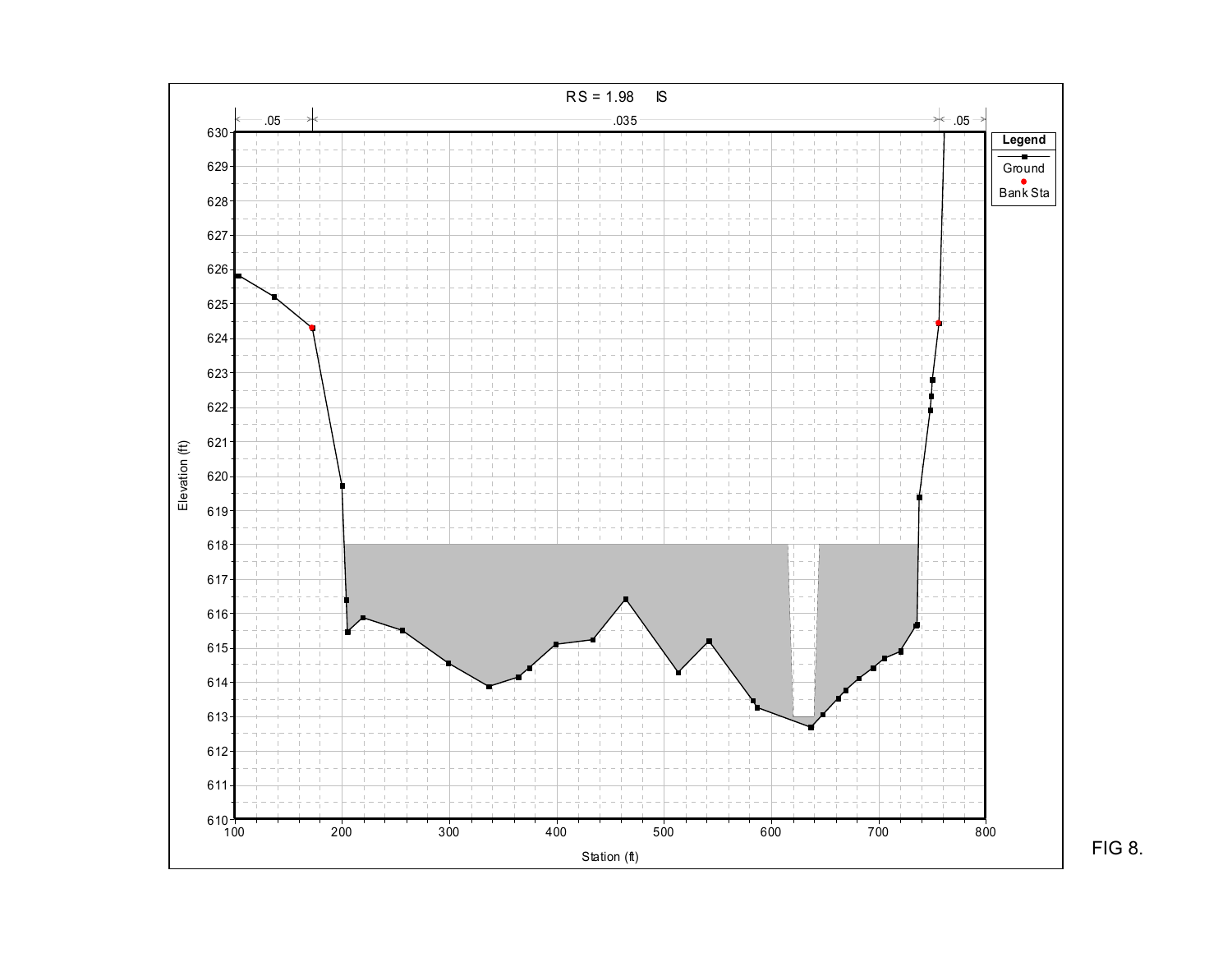

FIG 9.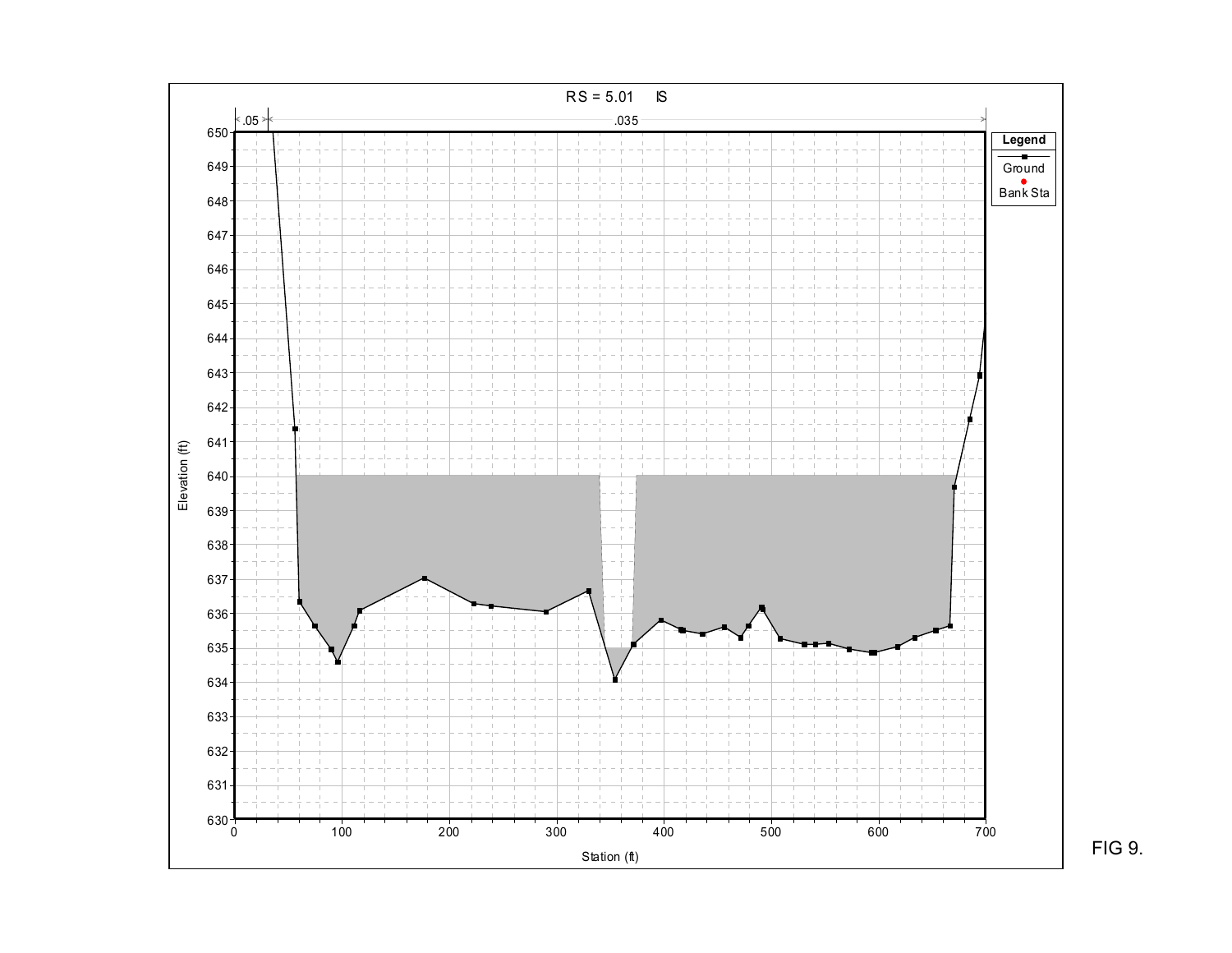

FIG 10.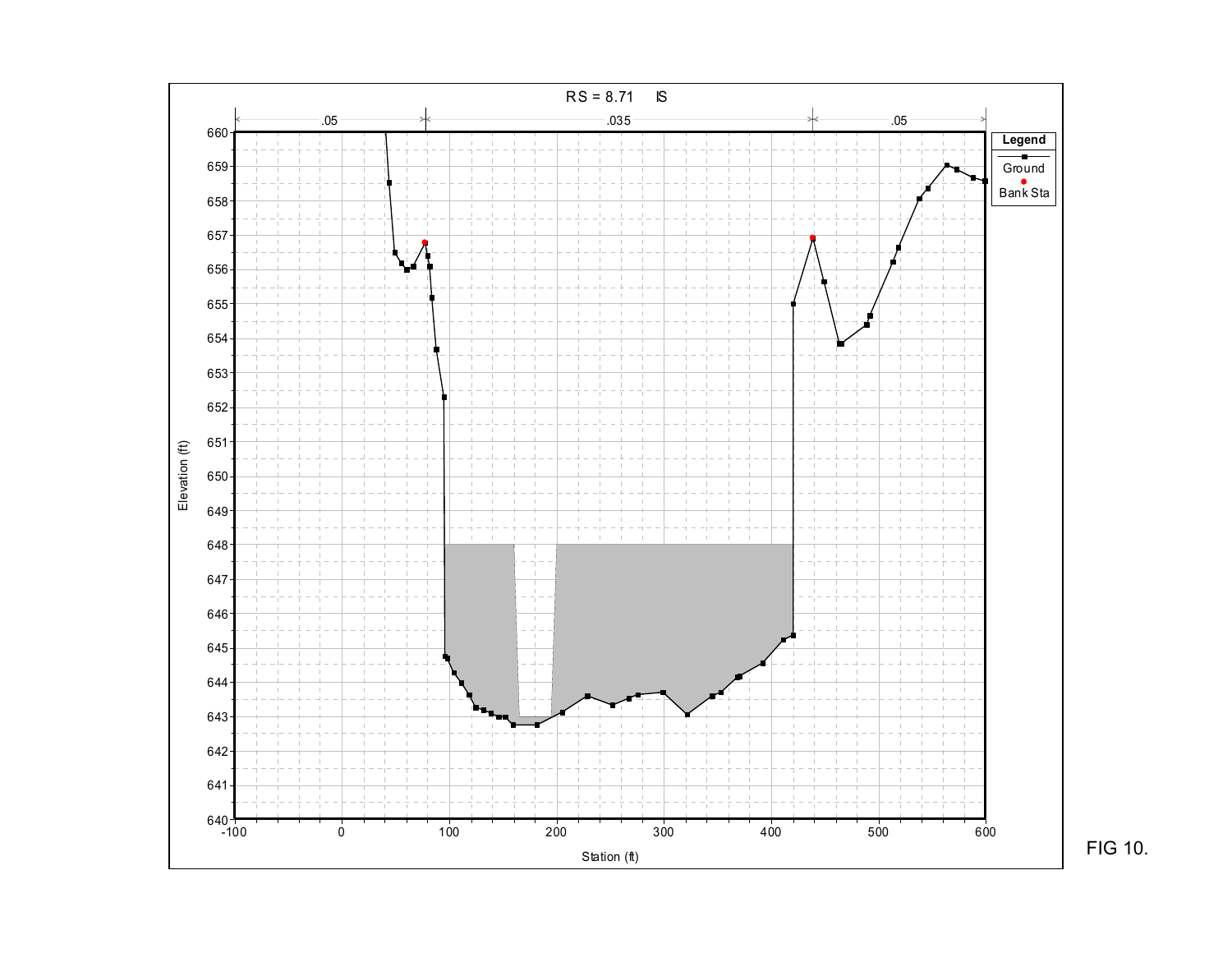

FIG 11.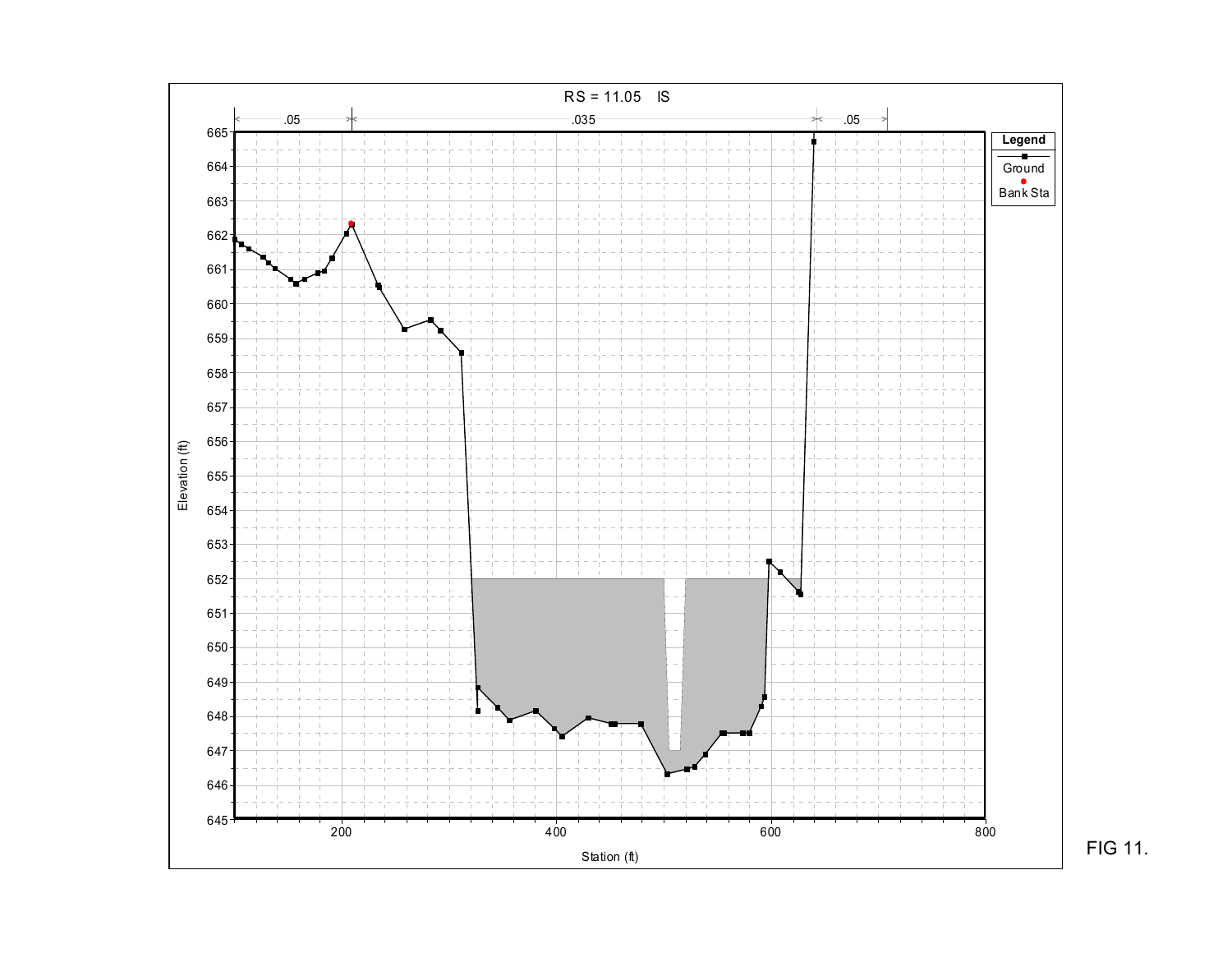|                                  |                                                                                                                                                                                                 |              |                |   |                |   |   |                  |   |   |    |    |                 | <b>RL HARRIS GENERATION SCHEDULE</b> |    |         |    |    |    |    |    |    |                |         |
|----------------------------------|-------------------------------------------------------------------------------------------------------------------------------------------------------------------------------------------------|--------------|----------------|---|----------------|---|---|------------------|---|---|----|----|-----------------|--------------------------------------|----|---------|----|----|----|----|----|----|----------------|---------|
|                                  |                                                                                                                                                                                                 |              |                |   |                |   |   |                  |   |   |    |    |                 |                                      |    |         |    |    |    |    |    |    |                |         |
|                                  |                                                                                                                                                                                                 | 8/25/2000    |                |   |                |   |   | <b>FRIDAY</b>    |   |   |    |    |                 |                                      |    |         |    |    |    |    |    |    | <b>753 CFS</b> |         |
|                                  | 0                                                                                                                                                                                               | 1            | $\overline{c}$ | 3 | $\overline{4}$ | 5 | 6 | $\overline{7}$   | 8 | 9 | 10 | 11 | 12              | 13                                   | 14 | 15      | 16 | 17 | 18 | 19 | 20 | 21 |                | $22$ 23 |
| $\overline{1}$                   |                                                                                                                                                                                                 |              |                |   |                |   |   |                  |   |   |    |    |                 |                                      |    |         |    |    |    |    |    |    |                |         |
| $\overline{2}$                   |                                                                                                                                                                                                 |              |                |   |                |   |   |                  |   |   |    |    |                 |                                      |    |         |    |    |    |    |    |    |                |         |
|                                  |                                                                                                                                                                                                 |              |                |   |                |   |   |                  |   |   |    |    |                 |                                      |    |         |    |    |    |    |    |    |                |         |
|                                  |                                                                                                                                                                                                 | 8/26/2000    |                |   |                |   |   | <b>SATURDAY</b>  |   |   |    |    |                 |                                      |    |         |    |    |    |    |    |    | <b>170 CFS</b> |         |
|                                  | 0                                                                                                                                                                                               | $\mathbf{1}$ | $\overline{c}$ | 3 | $\overline{4}$ | 5 | 6 | $\overline{7}$   | 8 | 9 | 10 | 11 | 12              | 13                                   | 14 | 15      | 16 | 17 | 18 | 19 | 20 | 21 | 22             | 23      |
| $\overline{1}$                   |                                                                                                                                                                                                 |              |                |   |                |   |   |                  |   |   |    |    |                 |                                      |    |         |    |    |    |    |    |    |                |         |
| $\overline{2}$                   |                                                                                                                                                                                                 |              |                |   |                |   |   |                  |   |   |    |    |                 |                                      |    |         |    |    |    |    |    |    |                |         |
|                                  |                                                                                                                                                                                                 |              |                |   |                |   |   |                  |   |   |    |    |                 |                                      |    |         |    |    |    |    |    |    |                |         |
|                                  | 8/27/2000<br><b>SUNDAY</b><br>201 CFS<br>22<br>20<br>21<br>1<br>$\overline{c}$<br>3<br>5<br>6<br>7<br>11<br>12<br>13<br>14<br>15<br>16<br>17<br>18<br>19<br>0<br>$\overline{4}$<br>8<br>9<br>10 |              |                |   |                |   |   |                  |   |   |    |    |                 |                                      |    |         |    |    |    |    |    |    |                |         |
|                                  |                                                                                                                                                                                                 |              |                |   |                |   |   |                  |   |   |    |    |                 |                                      |    |         |    |    |    |    |    |    |                | 23      |
| 1                                |                                                                                                                                                                                                 |              |                |   |                |   |   |                  |   |   |    |    |                 |                                      |    |         |    |    |    |    |    |    |                |         |
| $\overline{2}$                   |                                                                                                                                                                                                 |              |                |   |                |   |   |                  |   |   |    |    |                 |                                      |    |         |    |    |    |    |    |    |                |         |
|                                  |                                                                                                                                                                                                 |              |                |   |                |   |   |                  |   |   |    |    |                 |                                      |    |         |    |    |    |    |    |    |                |         |
|                                  | 8/28/2000<br><b>MONDAY</b><br>3<br>5<br>6<br>14<br>15<br>19<br>20<br>21<br>0<br>1<br>$\overline{c}$<br>7<br>8<br>9<br>10<br>11<br>12<br>13<br>16<br>17<br>18<br>4                               |              |                |   |                |   |   |                  |   |   |    |    |                 |                                      |    | 323 CFS |    |    |    |    |    |    |                |         |
|                                  |                                                                                                                                                                                                 |              |                |   |                |   |   |                  |   |   |    |    |                 |                                      |    |         |    |    |    |    |    |    | 22             | 23      |
| $\vert$ 1                        |                                                                                                                                                                                                 |              |                |   |                |   |   |                  |   |   |    |    |                 |                                      |    |         |    |    |    |    |    |    |                |         |
| $\overline{2}$                   |                                                                                                                                                                                                 |              |                |   |                |   |   |                  |   |   |    |    |                 |                                      |    |         |    |    |    |    |    |    |                |         |
|                                  |                                                                                                                                                                                                 |              |                |   |                |   |   |                  |   |   |    |    |                 |                                      |    |         |    |    |    |    |    |    |                |         |
|                                  |                                                                                                                                                                                                 | 8/29/2000    |                |   |                |   |   | <b>TUESDAY</b>   |   |   |    |    |                 |                                      |    |         |    |    |    |    |    |    | <b>140 CFS</b> |         |
|                                  | 0                                                                                                                                                                                               | 1            | $\overline{c}$ | 3 | $\overline{4}$ | 5 | 6 | $\overline{7}$   | 8 | 9 | 10 | 11 | 12              | 13                                   | 14 | 15      | 16 | 17 | 18 | 19 | 20 | 21 | 22             | 23      |
| $\overline{1}$<br>$\overline{2}$ |                                                                                                                                                                                                 |              |                |   |                |   |   |                  |   |   |    |    |                 |                                      |    |         |    |    |    |    |    |    |                |         |
|                                  |                                                                                                                                                                                                 |              |                |   |                |   |   |                  |   |   |    |    |                 |                                      |    |         |    |    |    |    |    |    |                |         |
|                                  |                                                                                                                                                                                                 | 8/30/2000    |                |   |                |   |   | <b>WEDNESDAY</b> |   |   |    |    |                 |                                      |    |         |    |    |    |    |    |    | <b>182 CFS</b> |         |
|                                  | 0                                                                                                                                                                                               | 1            | $\overline{c}$ | 3 | $\overline{4}$ | 5 | 6 | 7                | 8 | 9 | 10 | 11 | 12              | 13                                   | 14 | 15      | 16 | 17 | 18 | 19 | 20 | 21 | 22             | 23      |
| $\overline{1}$                   |                                                                                                                                                                                                 |              |                |   |                |   |   |                  |   |   |    |    |                 |                                      |    |         |    |    |    |    |    |    |                |         |
| $\overline{2}$                   |                                                                                                                                                                                                 |              |                |   |                |   |   |                  |   |   |    |    |                 |                                      |    |         |    |    |    |    |    |    |                |         |
|                                  |                                                                                                                                                                                                 |              |                |   |                |   |   |                  |   |   |    |    |                 |                                      |    |         |    |    |    |    |    |    |                |         |
|                                  |                                                                                                                                                                                                 | 8/31/2000    |                |   |                |   |   | <b>THURSDAY</b>  |   |   |    |    |                 |                                      |    |         |    |    |    |    |    |    | 253 CFS        |         |
|                                  | 0                                                                                                                                                                                               | 1            | $\overline{c}$ | 3 | 4              | 5 | 6 | $\overline{7}$   | 8 | 9 | 10 | 11 | 12              | 13                                   | 14 | 15      | 16 | 17 | 18 | 19 | 20 | 21 | 22             | 23      |
| $\overline{1}$                   |                                                                                                                                                                                                 |              |                |   |                |   |   |                  |   |   |    |    |                 |                                      |    |         |    |    |    |    |    |    |                |         |
| $\overline{2}$                   |                                                                                                                                                                                                 |              |                |   |                |   |   |                  |   |   |    |    |                 |                                      |    |         |    |    |    |    |    |    |                |         |
|                                  |                                                                                                                                                                                                 |              |                |   |                |   |   |                  |   |   |    |    |                 |                                      |    |         |    |    |    |    |    |    |                |         |
|                                  |                                                                                                                                                                                                 | 9/1/2000     |                |   |                |   |   | <b>FRIDAY</b>    |   |   |    |    |                 |                                      |    |         |    |    |    |    |    |    | 491 CFS        |         |
|                                  | 0                                                                                                                                                                                               | $\mathbf{1}$ | $\overline{c}$ | 3 | $\overline{4}$ | 5 | 6 | $\overline{7}$   | 8 | 9 | 10 | 11 | 12 <sup>1</sup> | 13                                   | 14 | 15      | 16 | 17 | 18 | 19 | 20 | 21 |                | $22$ 23 |
| 1                                |                                                                                                                                                                                                 |              |                |   |                |   |   |                  |   |   |    |    |                 |                                      |    |         |    |    |    |    |    |    |                |         |
| $\overline{2}$                   |                                                                                                                                                                                                 |              |                |   |                |   |   |                  |   |   |    |    |                 |                                      |    |         |    |    |    |    |    |    |                |         |
|                                  |                                                                                                                                                                                                 |              |                |   |                |   |   |                  |   |   |    |    |                 |                                      |    |         |    |    |    |    |    |    |                |         |

| R L HARRIS GENERATION SCHEDULE |   |              |                |   |                |   |   |                  |   |   |                 |    |                      |    |       |    |       |    |       |    |    |    |                |    |
|--------------------------------|---|--------------|----------------|---|----------------|---|---|------------------|---|---|-----------------|----|----------------------|----|-------|----|-------|----|-------|----|----|----|----------------|----|
|                                |   |              |                |   |                |   |   |                  |   |   |                 |    |                      |    |       |    |       |    |       |    |    |    |                |    |
|                                |   | 9/6/2003     |                |   |                |   |   | SATURDAY         |   |   |                 |    |                      |    |       |    |       |    |       |    |    |    | 428 CFS        |    |
|                                | 0 | $\mathbf{1}$ | $\overline{c}$ | 3 | 4              | 5 | 6 | $\overline{7}$   | 8 | 9 | 10              | 11 | 12                   | 13 | 14    | 15 | 16    | 17 | 18    | 19 | 20 | 21 | 22             | 23 |
| 1                              |   |              |                |   |                |   |   |                  |   |   |                 |    |                      |    |       |    |       |    |       |    |    |    |                |    |
| 2                              |   |              |                |   |                |   |   |                  |   |   |                 |    |                      |    |       |    |       |    |       |    |    |    |                |    |
|                                |   |              |                |   |                |   |   |                  |   |   |                 |    |                      |    |       |    |       |    |       |    |    |    |                |    |
|                                |   | 9/7/2003     |                |   |                |   |   | <b>SUNDAY</b>    |   |   |                 |    |                      |    |       |    |       |    |       |    |    |    | <b>209 CFS</b> |    |
|                                | 0 | $\mathbf{1}$ | 2              | 3 | 4              | 5 | 6 | $\overline{7}$   | 8 | 9 |                 |    | 10 11 12 13 14 15 16 |    |       |    |       |    | 17 18 | 19 | 20 |    | 21 22 23       |    |
| 1                              |   |              |                |   |                |   |   |                  |   |   |                 |    |                      |    |       |    |       |    |       |    |    |    |                |    |
| 2                              |   |              |                |   |                |   |   |                  |   |   |                 |    |                      |    |       |    |       |    |       |    |    |    |                |    |
|                                |   |              |                |   |                |   |   |                  |   |   |                 |    |                      |    |       |    |       |    |       |    |    |    |                |    |
|                                |   | 9/8/2003     |                |   |                |   |   | <b>MONDAY</b>    |   |   |                 |    |                      |    |       |    |       |    |       |    |    |    | 2,322 CFS      |    |
| 1                              | 0 | $\mathbf{1}$ | $\overline{c}$ | 3 | $\overline{4}$ | 5 | 6 | $\overline{7}$   | 8 | 9 | 10              | 11 | 12                   | 13 | 14    | 15 | 16    | 17 | 18    | 19 | 20 | 21 | 22             | 23 |
| 2                              |   |              |                |   |                |   |   |                  |   |   |                 |    |                      |    |       |    |       |    |       |    |    |    |                |    |
|                                |   |              |                |   |                |   |   |                  |   |   |                 |    |                      |    |       |    |       |    |       |    |    |    |                |    |
|                                |   | 9/9/2003     |                |   |                |   |   | TUESDAY          |   |   |                 |    |                      |    |       |    |       |    |       |    |    |    | 1,196 CFS      |    |
|                                | 0 | $\mathbf{1}$ | $\overline{c}$ | 3 | 4              | 5 | 6 | $\overline{7}$   | 8 | 9 | 10              | 11 | 12                   | 13 | 14    |    | 15 16 | 17 | 18    | 19 | 20 | 21 | 22             | 23 |
| 1                              |   |              |                |   |                |   |   |                  |   |   |                 |    |                      |    |       |    |       |    |       |    |    |    |                |    |
| $\overline{2}$                 |   |              |                |   |                |   |   |                  |   |   |                 |    |                      |    |       |    |       |    |       |    |    |    |                |    |
|                                |   |              |                |   |                |   |   |                  |   |   |                 |    |                      |    |       |    |       |    |       |    |    |    |                |    |
|                                |   | 9/10/2003    |                |   |                |   |   | <b>WEDNESDAY</b> |   |   |                 |    |                      |    |       |    |       |    |       |    |    |    | 1,653 CFS      |    |
|                                | 0 | 1            | $\overline{c}$ | 3 | 4              | 5 | 6 | 7                | 8 | 9 | 10 <sup>1</sup> | 11 | 12                   |    | 13 14 | 15 | 16    | 17 | 18    | 19 | 20 | 21 | 22             | 23 |
| 1                              |   |              |                |   |                |   |   |                  |   |   |                 |    |                      |    |       |    |       |    |       |    |    |    |                |    |
| 2                              |   |              |                |   |                |   |   |                  |   |   |                 |    |                      |    |       |    |       |    |       |    |    |    |                |    |
|                                |   |              |                |   |                |   |   |                  |   |   |                 |    |                      |    |       |    |       |    |       |    |    |    |                |    |
|                                |   | 9/11/2003    |                |   |                |   |   | <b>THURSDAY</b>  |   |   |                 |    |                      |    |       |    |       |    |       |    |    |    | 1,123 CFS      |    |
|                                | 0 | $\mathbf{1}$ | $\overline{c}$ | 3 | $\overline{4}$ | 5 | 6 | $\overline{7}$   | 8 | 9 | 10              | 11 | 12                   | 13 | 14    | 15 | 16    | 17 | 18    | 19 | 20 | 21 | 22             | 23 |
| 1<br>2                         |   |              |                |   |                |   |   |                  |   |   |                 |    |                      |    |       |    |       |    |       |    |    |    |                |    |
|                                |   |              |                |   |                |   |   |                  |   |   |                 |    |                      |    |       |    |       |    |       |    |    |    |                |    |
|                                |   | 9/12/2003    |                |   |                |   |   | FRIDAY           |   |   |                 |    |                      |    |       |    |       |    |       |    |    |    | 1,014 CFS      |    |
|                                | 0 | $\mathbf{1}$ | $\overline{c}$ | 3 | 4              | 5 | 6 | $\overline{7}$   | 8 | 9 | 10              | 11 | 12                   | 13 | 14    | 15 | 16    | 17 | 18    | 19 | 20 | 21 | 22             | 23 |
| 1                              |   |              |                |   |                |   |   |                  |   |   |                 |    |                      |    |       |    |       |    |       |    |    |    |                |    |
| $\overline{2}$                 |   |              |                |   |                |   |   |                  |   |   |                 |    |                      |    |       |    |       |    |       |    |    |    |                |    |
|                                |   |              |                |   |                |   |   |                  |   |   |                 |    |                      |    |       |    |       |    |       |    |    |    |                |    |
|                                |   | 9/13/2003    |                |   |                |   |   | SATURDAY         |   |   |                 |    |                      |    |       |    |       |    |       |    |    |    | 2,461 CFS      |    |
|                                | 0 | 1            | 2              | 3 | 4              | 5 | 6 | 7                | 8 | 9 | 10              | 11 | 12                   | 13 | 14    | 15 | 16    | 17 | 18    | 19 | 20 | 21 | 22             | 23 |
|                                |   |              |                |   |                |   |   |                  |   |   |                 |    |                      |    |       |    |       |    |       |    |    |    |                |    |
| 2                              |   |              |                |   |                |   |   |                  |   |   |                 |    |                      |    |       |    |       |    |       |    |    |    |                |    |

FIGURE 12.

FIGURE 13.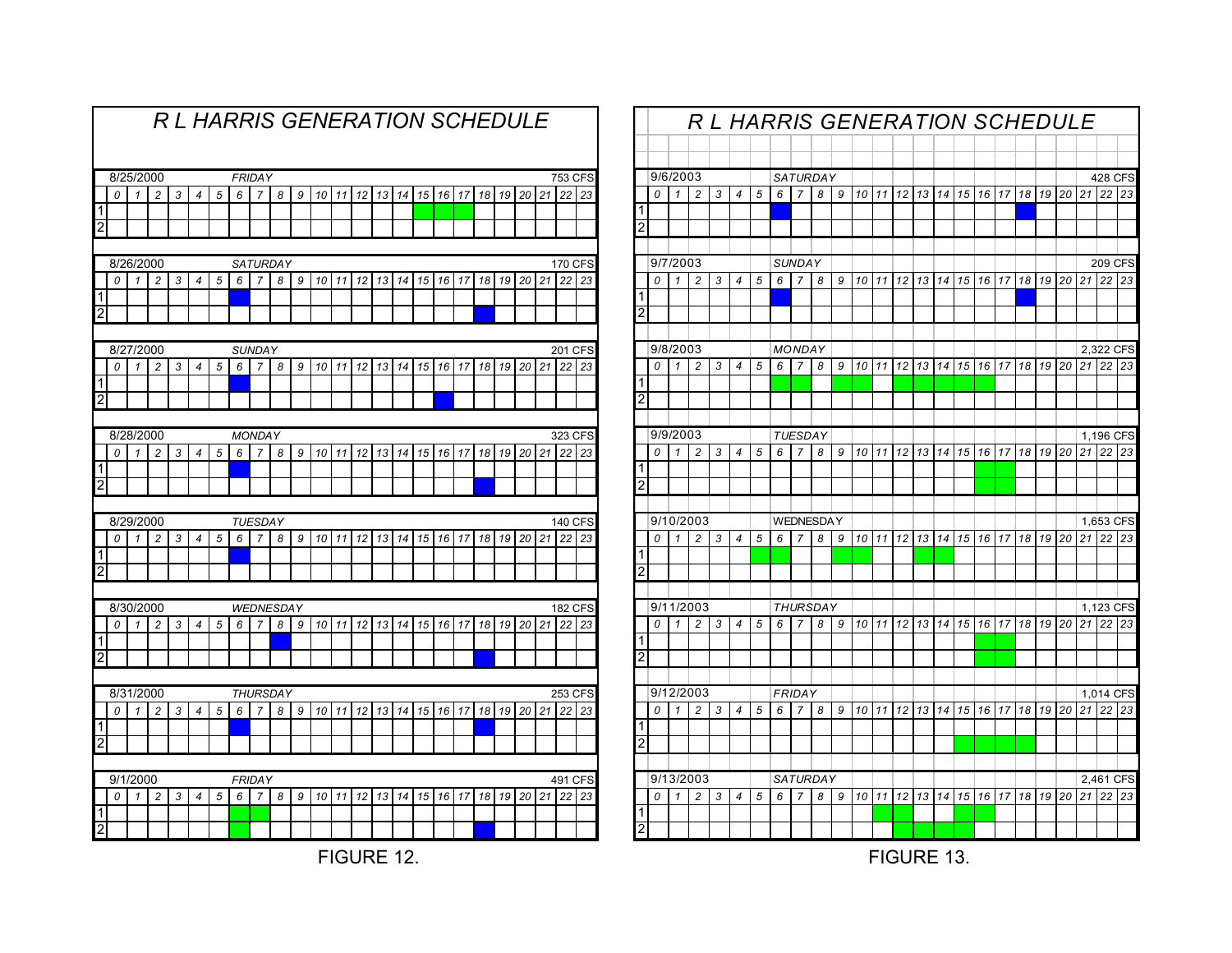FIGURE 14.

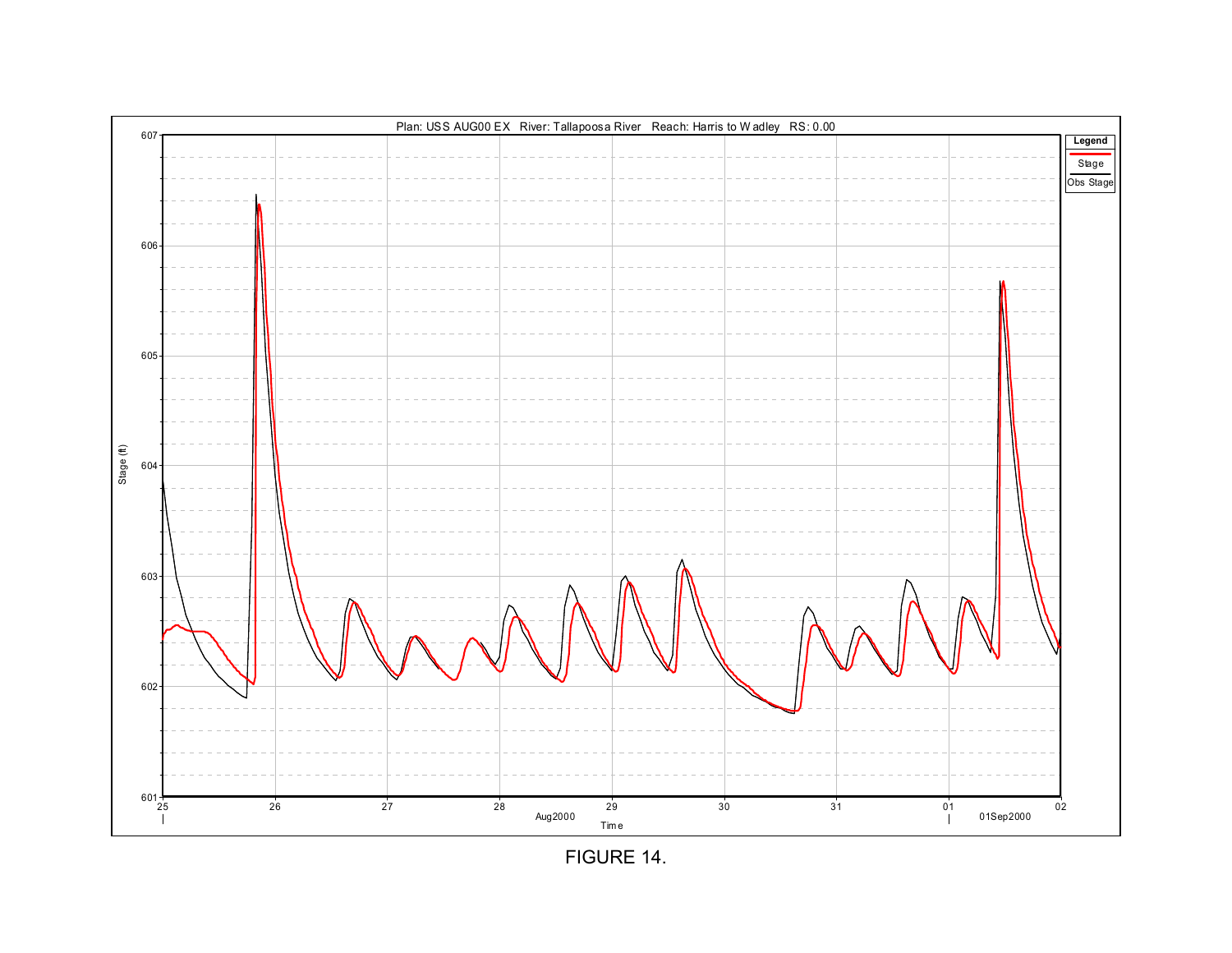

FIGURE 15.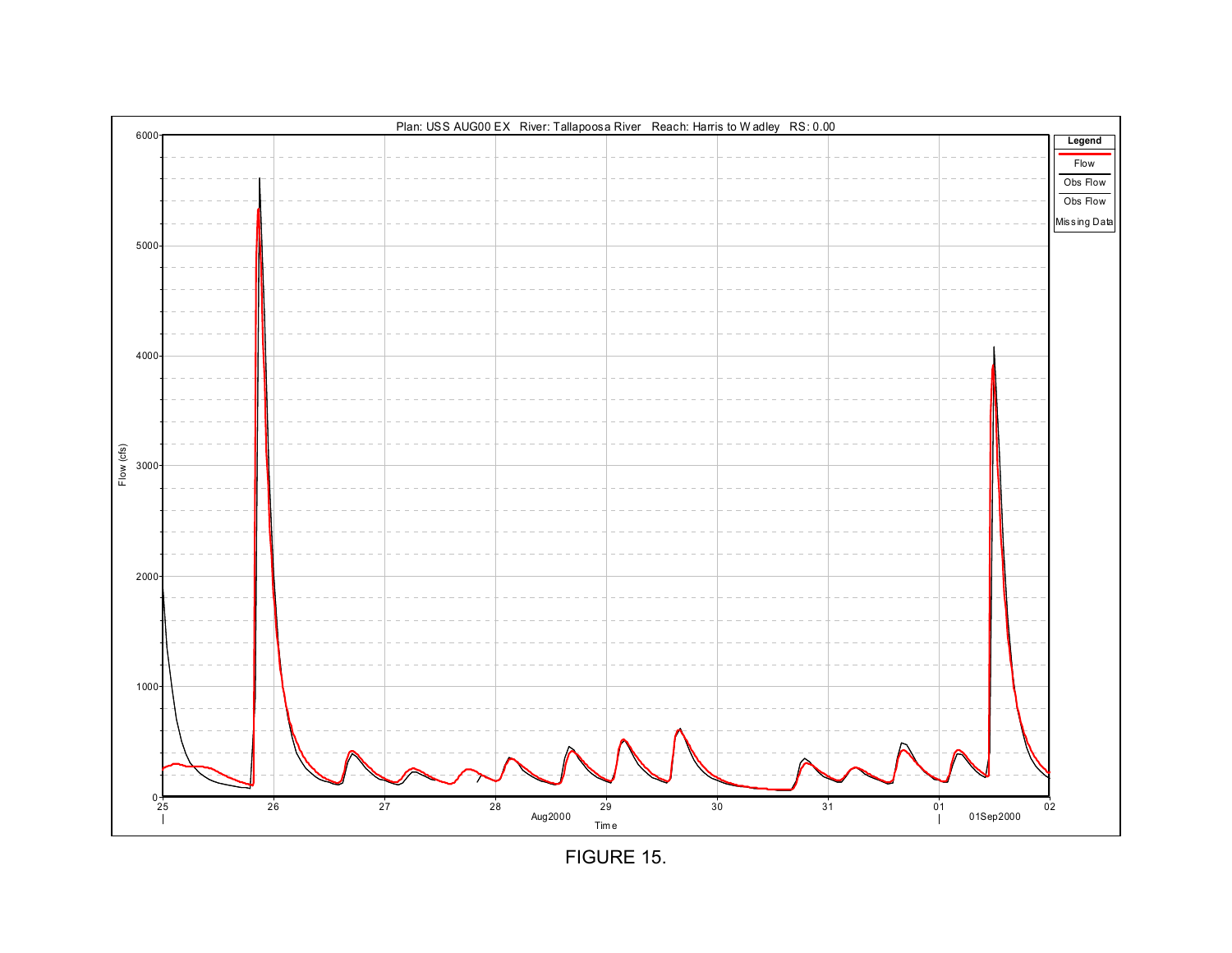

FIGURE 16.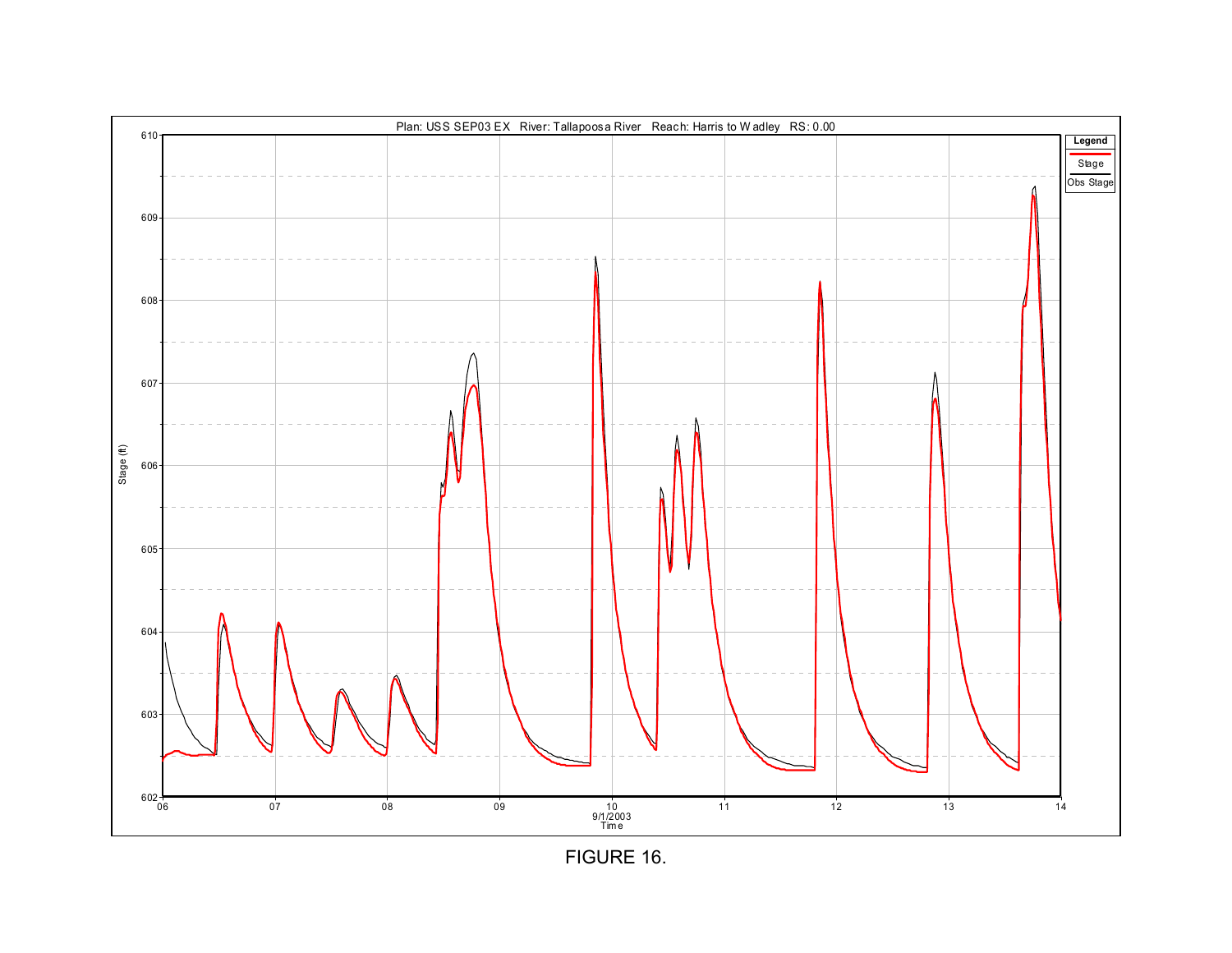

FIGURE 17.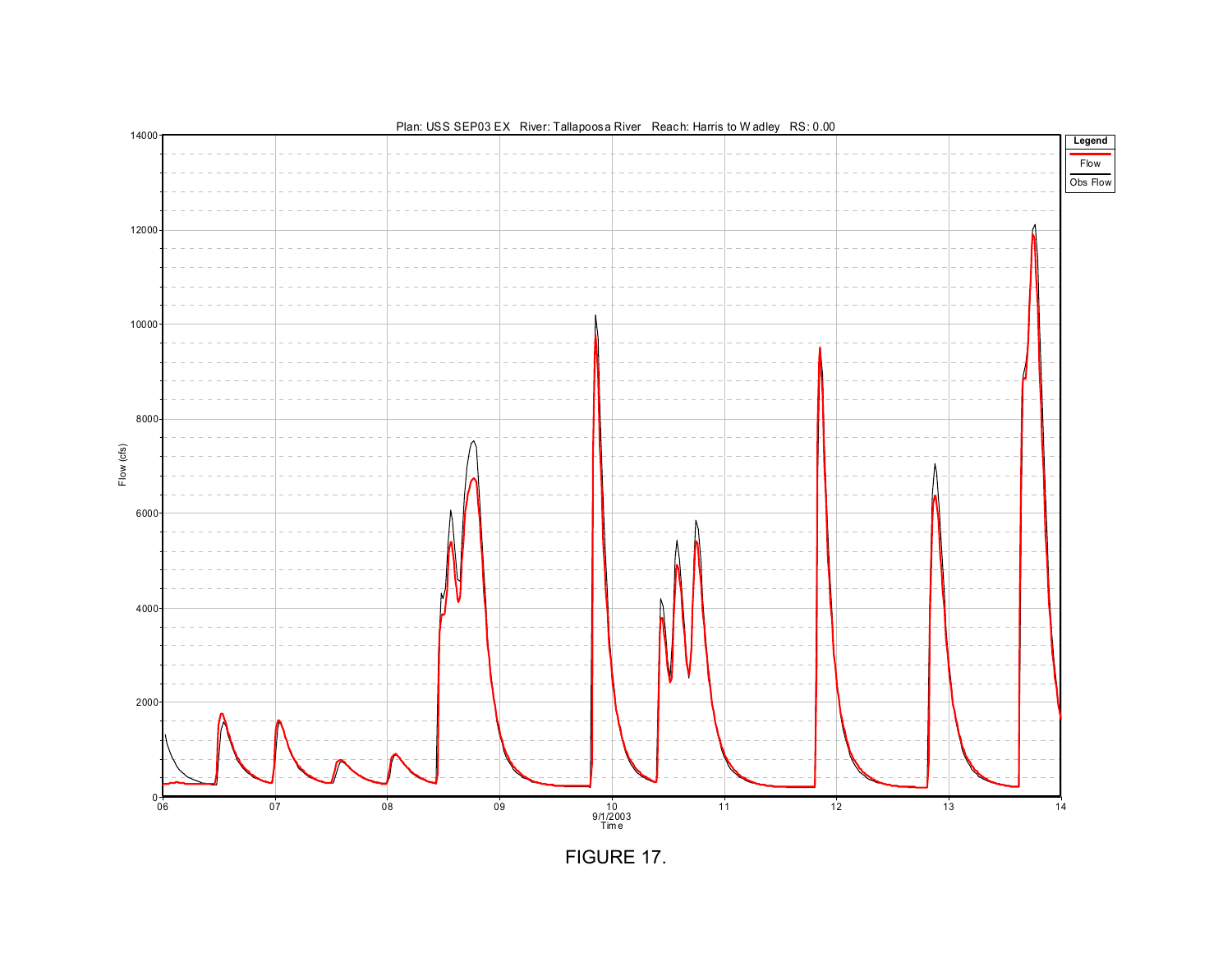

FIGURE 18.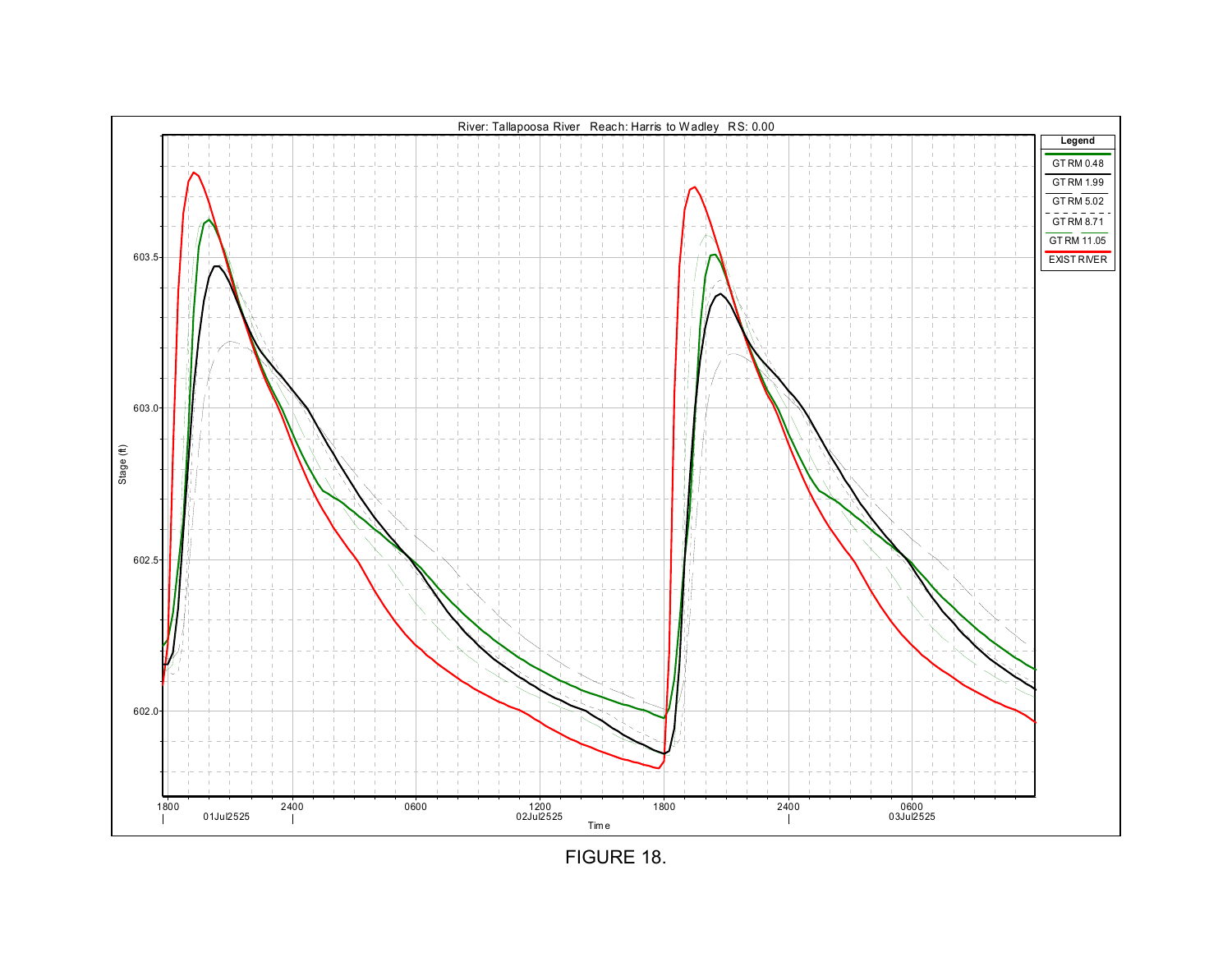FIGURE 19.

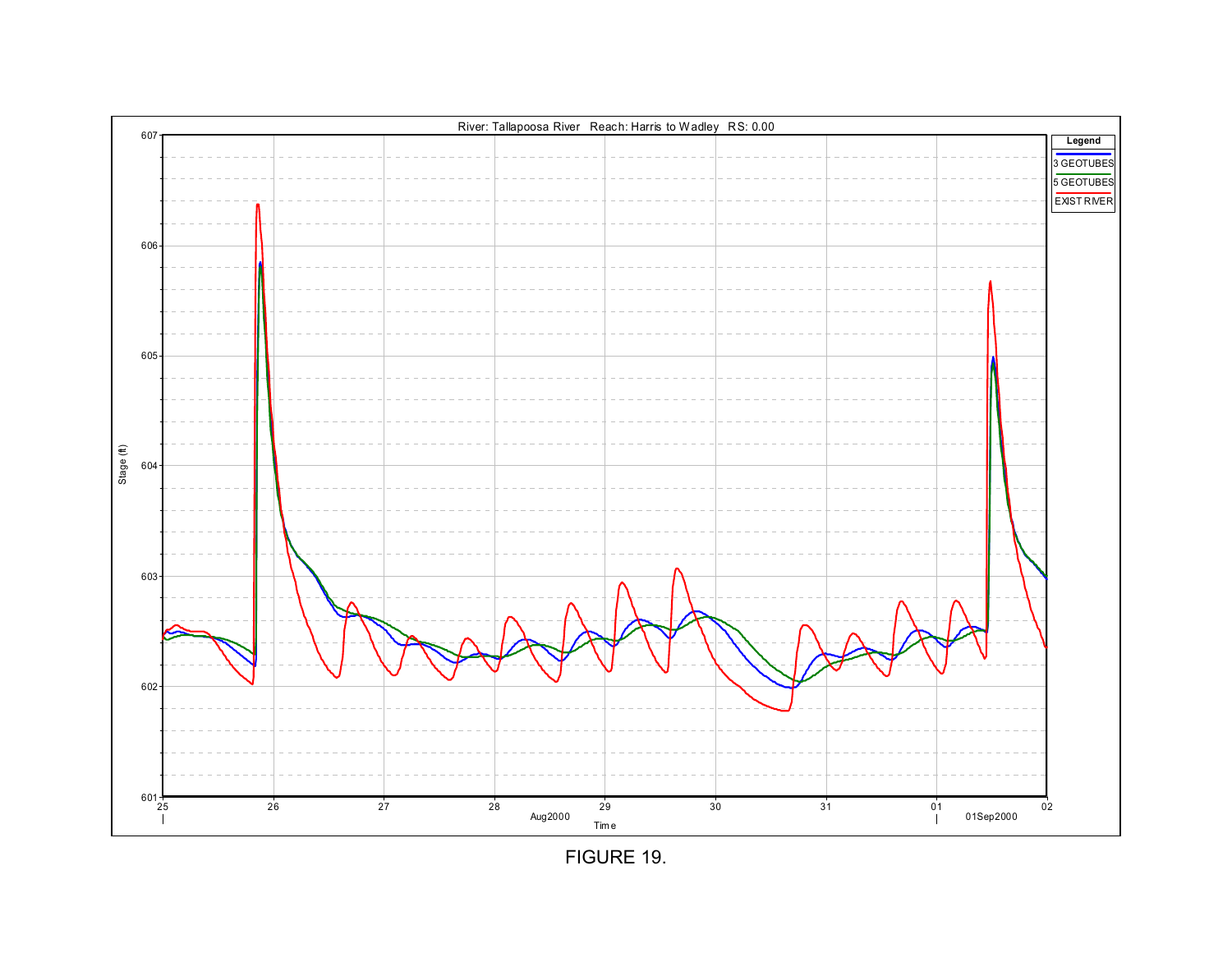

FIGURE 20.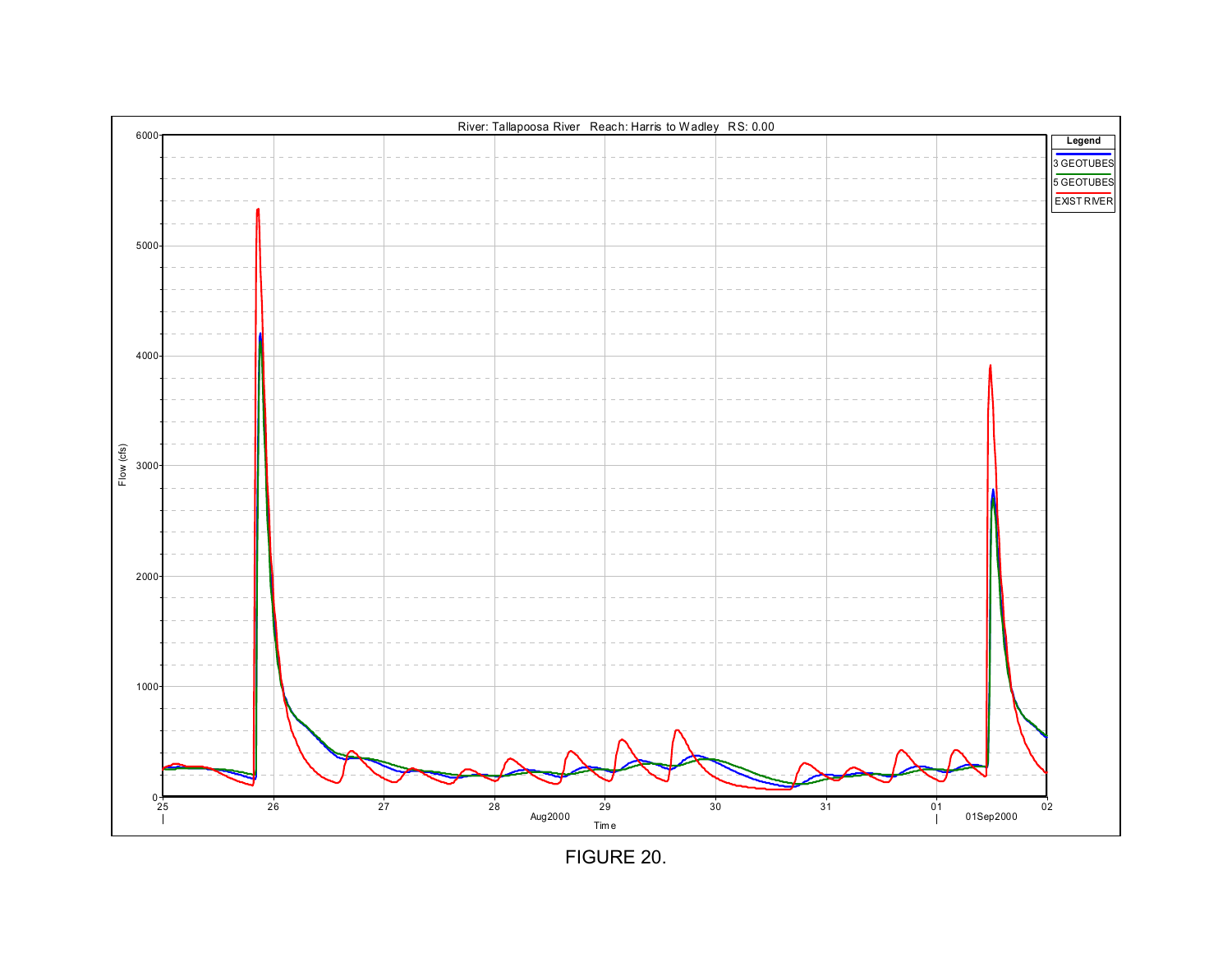

FIGURE 21.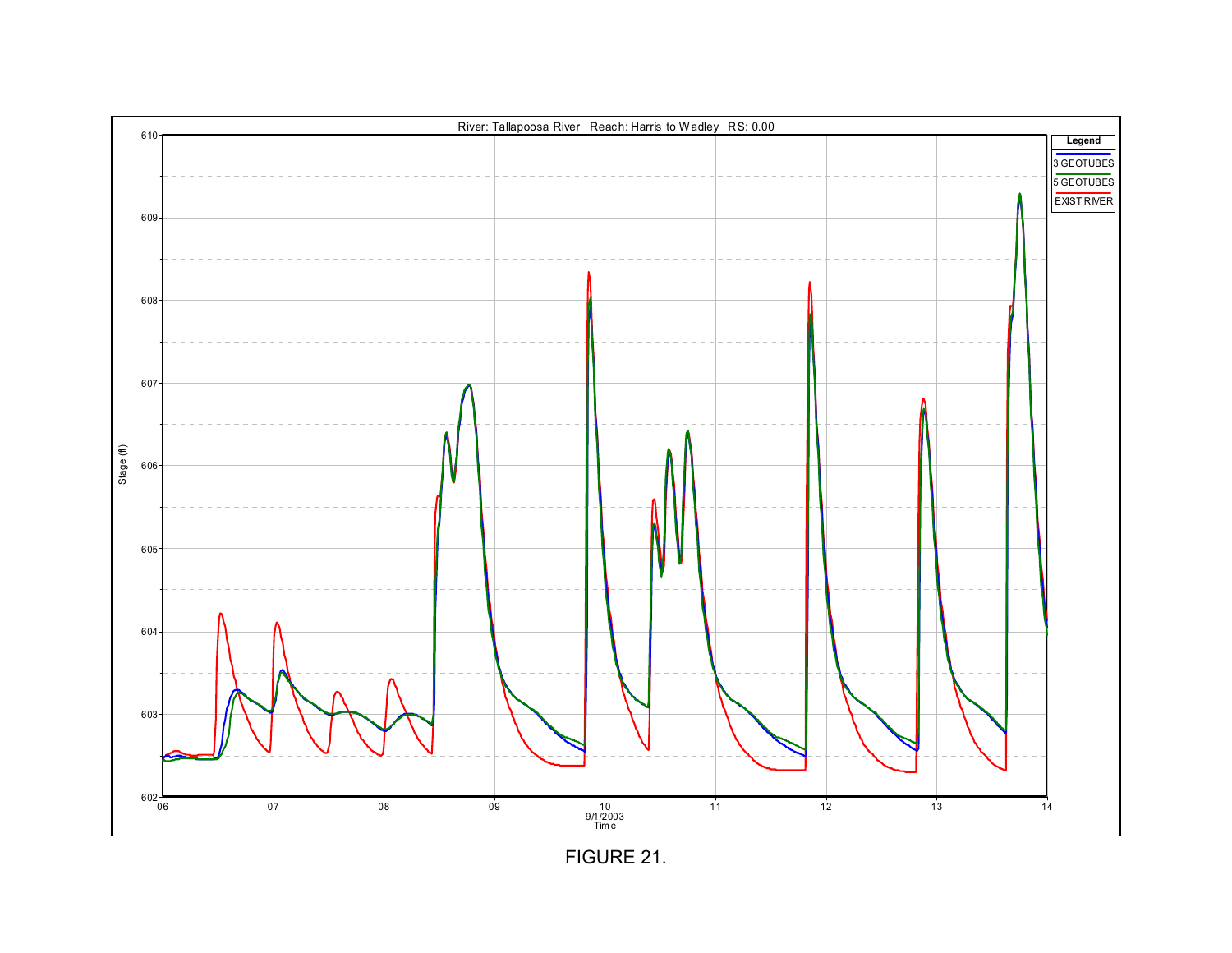

FIGURE 22.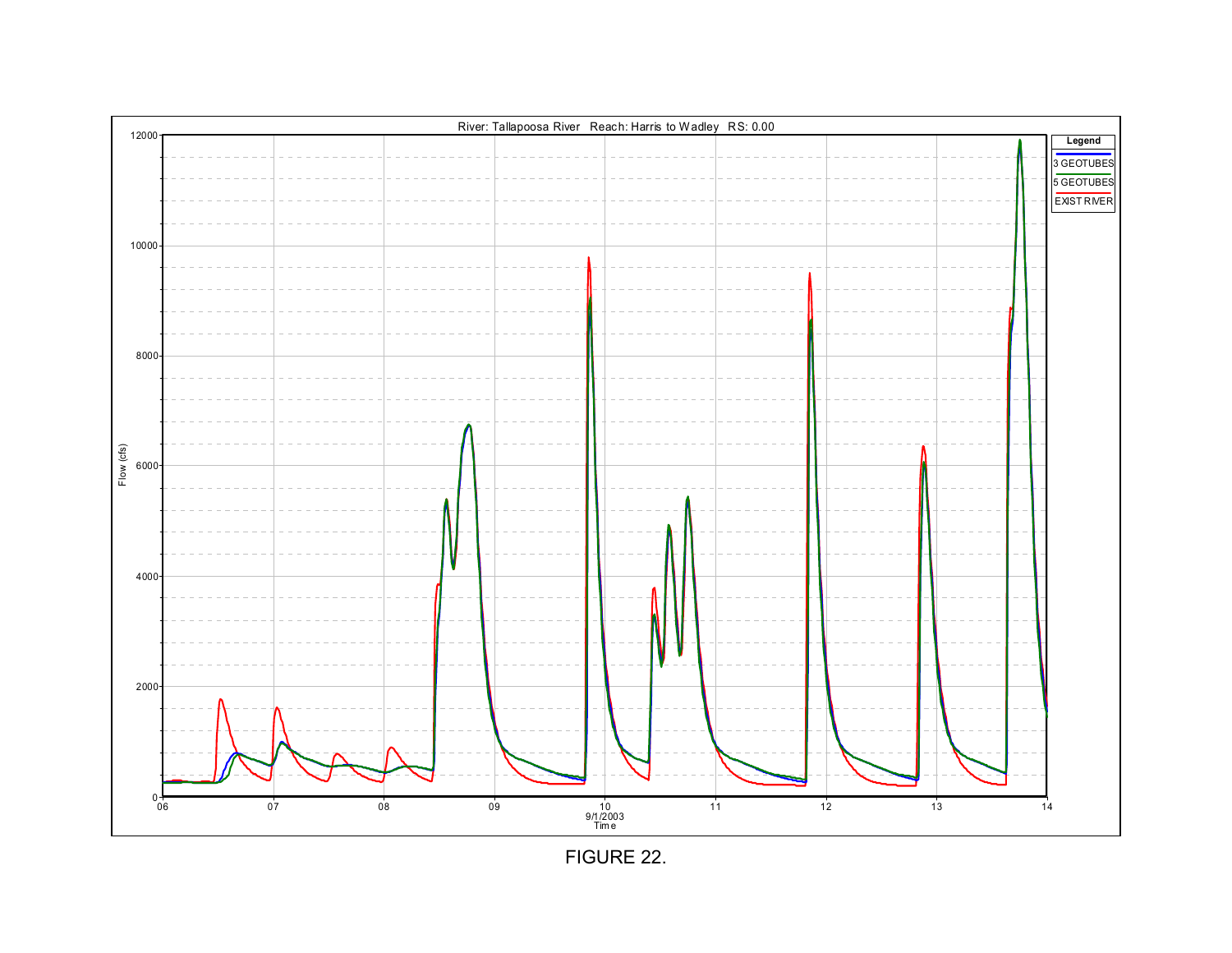

FIGURE 23.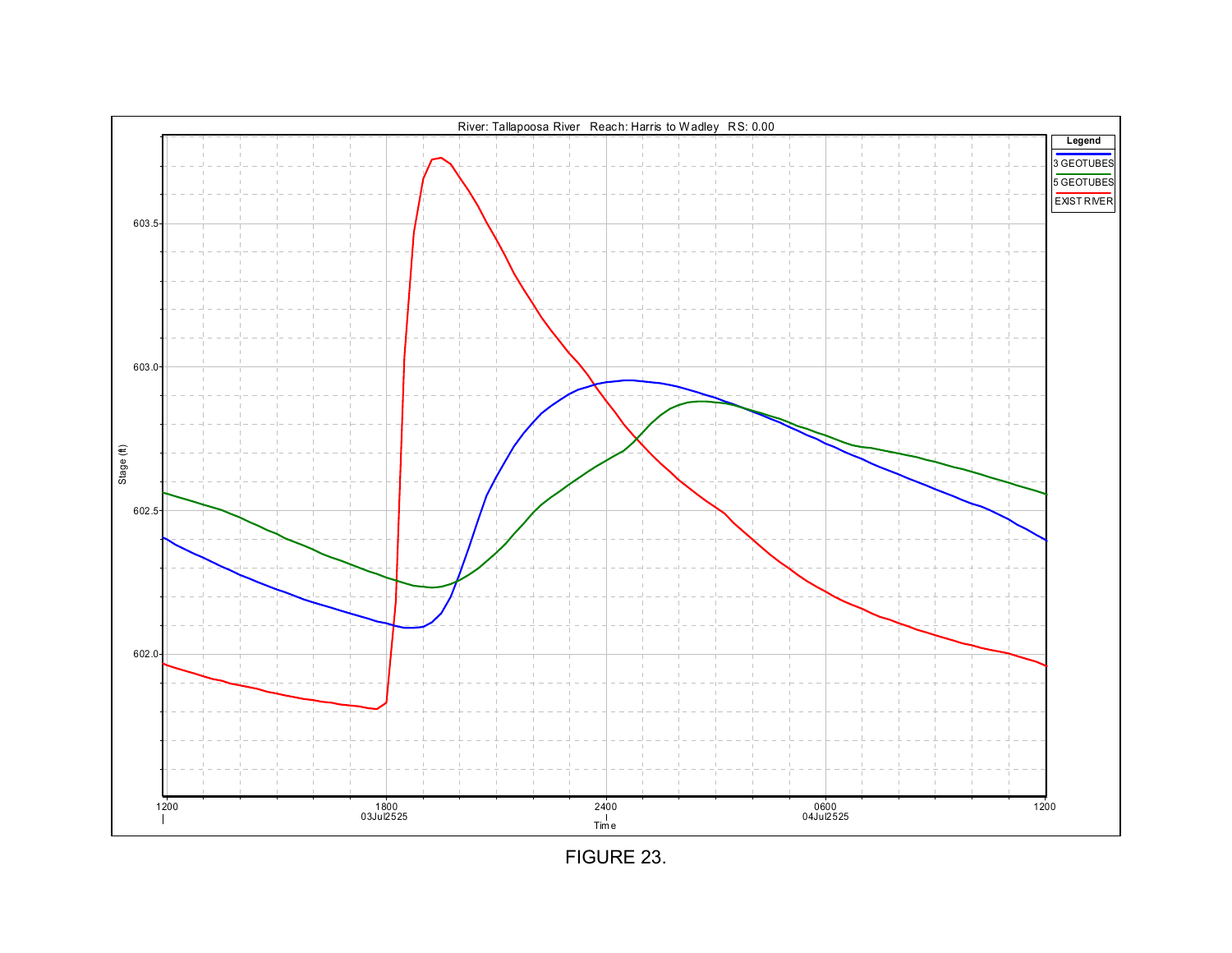

FIGURE 24.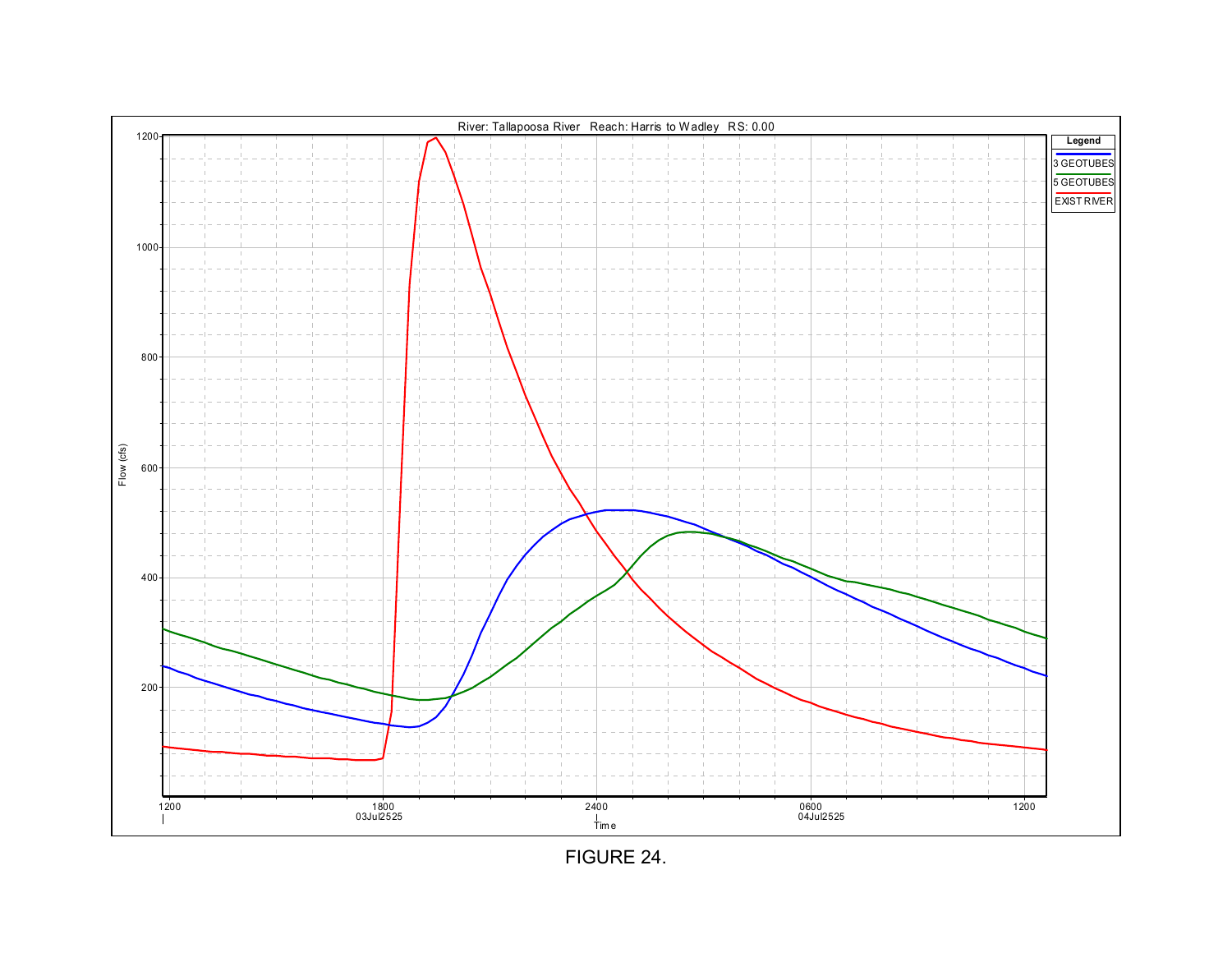

FIGURE 25.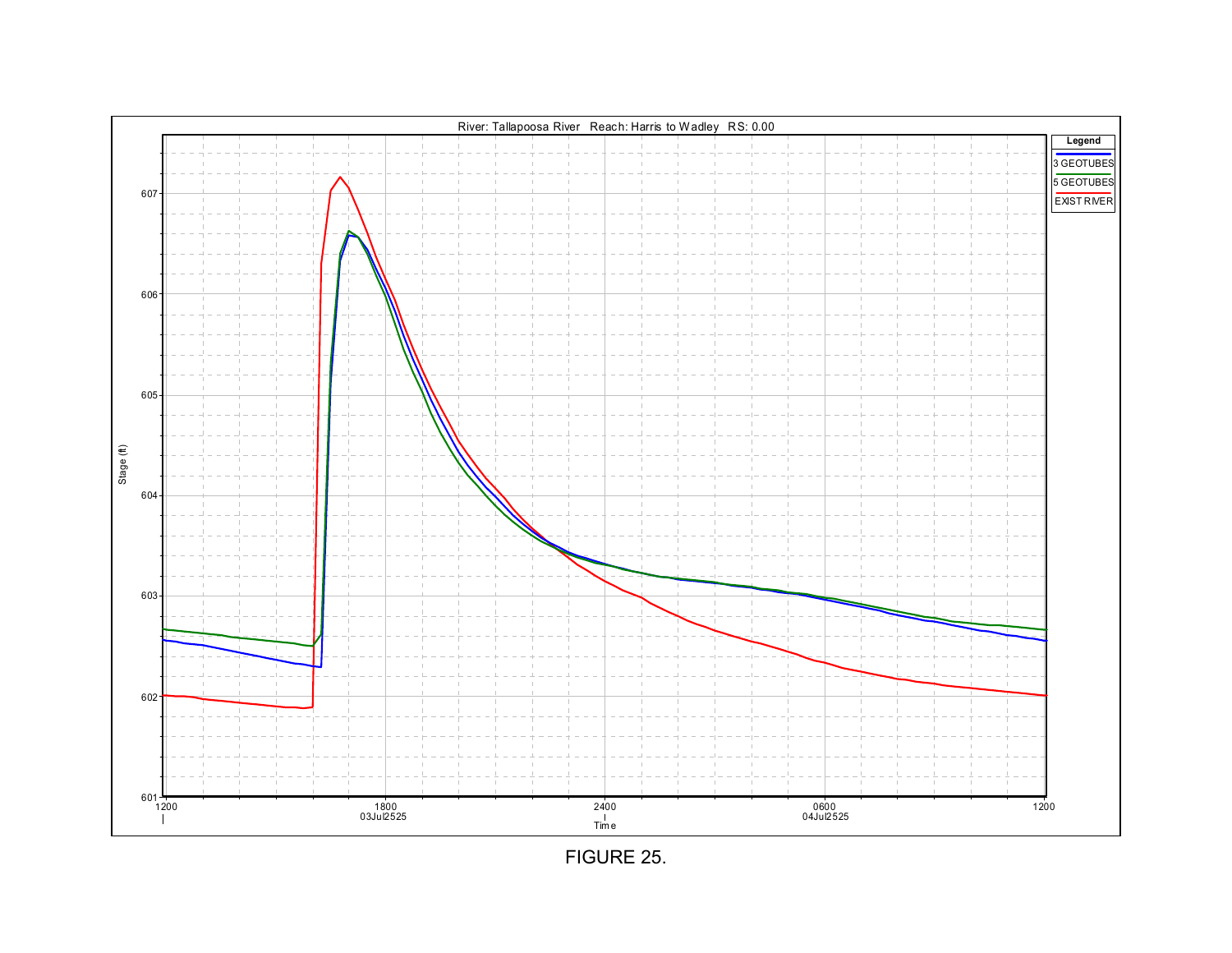

FIGURE 26.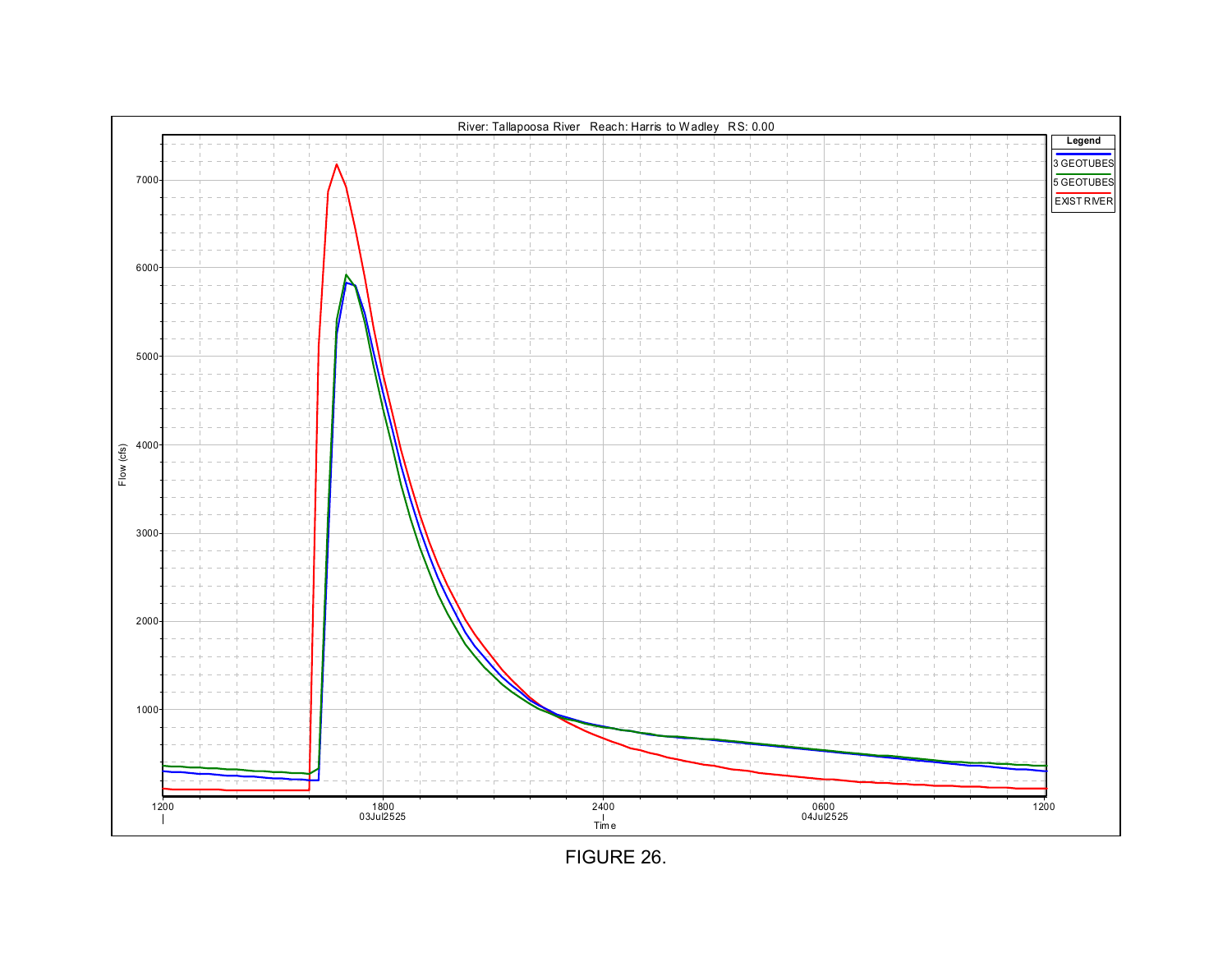

FIGURE 27.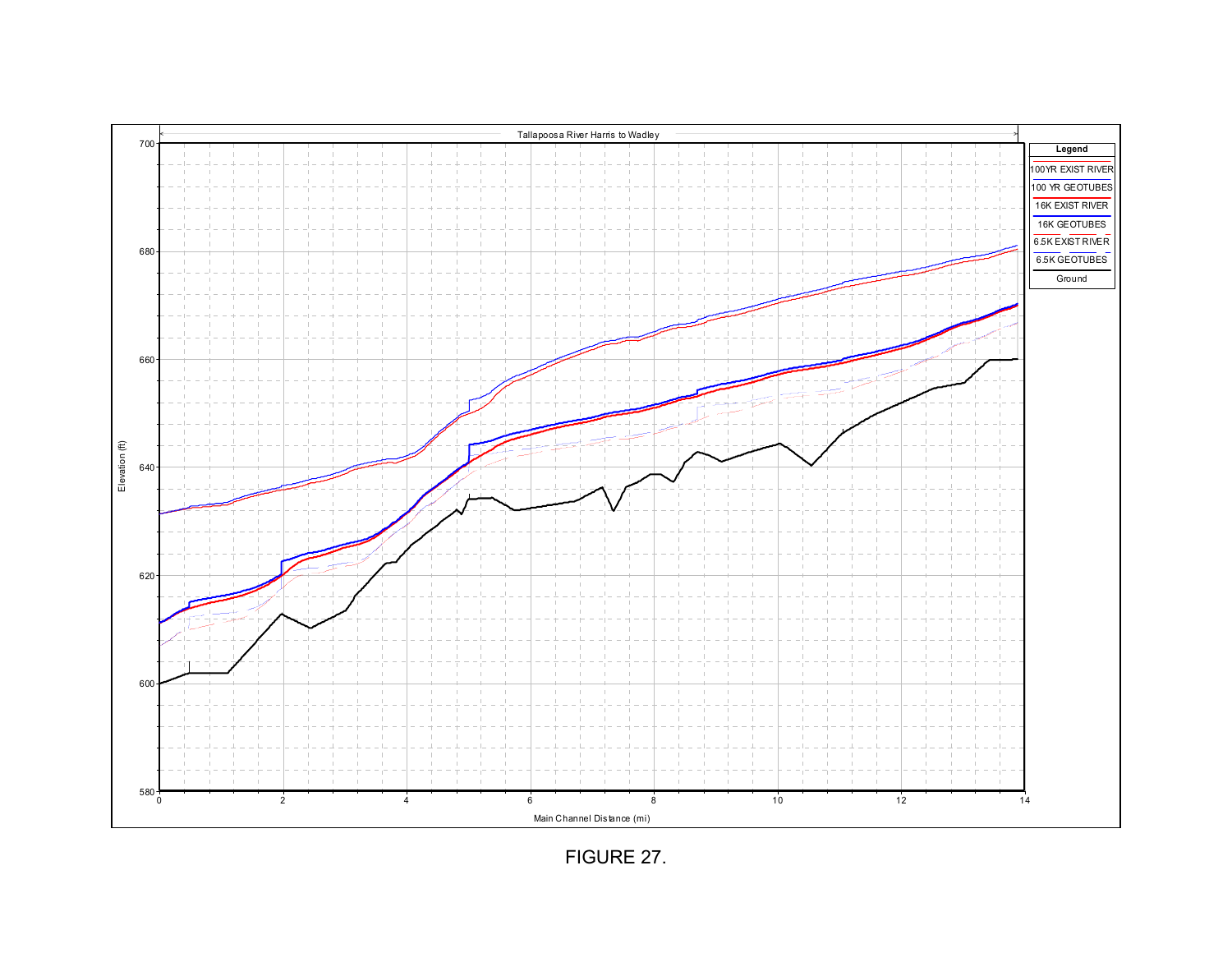|                                   | <b>BOATABLE WEEKEND SCHEDULE</b>                                                                                                                 |   |                |   |                |   |   |               |                 |   |    |    |    |    |    |    |    |    |    |    |    |    |               |    |
|-----------------------------------|--------------------------------------------------------------------------------------------------------------------------------------------------|---|----------------|---|----------------|---|---|---------------|-----------------|---|----|----|----|----|----|----|----|----|----|----|----|----|---------------|----|
| <b>270 CFS</b><br><b>THURSDAY</b> |                                                                                                                                                  |   |                |   |                |   |   |               |                 |   |    |    |    |    |    |    |    |    |    |    |    |    |               |    |
|                                   | $\overline{c}$<br>3<br>5<br>7<br>8<br>15<br>18<br>20<br>21<br>6<br>9<br>12<br>13<br>16<br>17<br>19<br>0<br>$\overline{4}$<br>10<br>14<br>1<br>11 |   |                |   |                |   |   |               |                 |   |    |    |    |    |    | 22 | 23 |    |    |    |    |    |               |    |
| 1                                 |                                                                                                                                                  |   |                |   |                |   |   |               |                 |   |    |    |    |    |    |    |    |    |    |    |    |    |               |    |
| $\overline{2}$                    |                                                                                                                                                  |   |                |   |                |   |   |               |                 |   |    |    |    |    |    |    |    |    |    |    |    |    |               |    |
|                                   |                                                                                                                                                  |   |                |   |                |   |   |               |                 |   |    |    |    |    |    |    |    |    |    |    |    |    |               |    |
|                                   | 540 CFS<br><b>FRIDAY</b>                                                                                                                         |   |                |   |                |   |   |               |                 |   |    |    |    |    |    |    |    |    |    |    |    |    |               |    |
|                                   | 21<br>22<br>$\overline{2}$<br>3<br>5<br>6<br>7<br>8<br>9<br>12<br>13<br>15<br>16<br>18<br>20<br>10<br>17<br>19<br>1<br>4<br>11<br>14<br>0        |   |                |   |                |   |   |               |                 |   |    |    |    |    |    | 23 |    |    |    |    |    |    |               |    |
|                                   |                                                                                                                                                  |   |                |   |                |   |   |               |                 |   |    |    |    |    |    |    |    |    |    |    |    |    |               |    |
| 2                                 |                                                                                                                                                  |   |                |   |                |   |   |               |                 |   |    |    |    |    |    |    |    |    |    |    |    |    |               |    |
|                                   |                                                                                                                                                  |   |                |   |                |   |   |               |                 |   |    |    |    |    |    |    |    |    |    |    |    |    |               |    |
|                                   |                                                                                                                                                  |   |                |   |                |   |   |               | <b>SATURDAY</b> |   |    |    |    |    |    |    |    |    |    |    |    |    | 540 CFS       |    |
|                                   | 0                                                                                                                                                | 1 | $\overline{c}$ | 3 | 4              | 5 | 6 | 7             | 8               | 9 | 10 | 11 | 12 | 13 | 14 | 15 | 16 | 17 | 18 | 19 | 20 | 21 | 22            | 23 |
| 1<br>$\overline{2}$               |                                                                                                                                                  |   |                |   |                |   |   |               |                 |   |    |    |    |    |    |    |    |    |    |    |    |    |               |    |
|                                   |                                                                                                                                                  |   |                |   |                |   |   |               |                 |   |    |    |    |    |    |    |    |    |    |    |    |    |               |    |
|                                   |                                                                                                                                                  |   |                |   |                |   |   | <b>SUNDAY</b> |                 |   |    |    |    |    |    |    |    |    |    |    |    |    |               |    |
|                                   | 0                                                                                                                                                | 1 | $\overline{2}$ | 3 | $\overline{4}$ | 5 | 6 | 7             | 8               | 9 | 10 | 11 | 12 | 13 | 14 | 15 | 16 | 17 | 18 | 19 | 20 | 21 | 410 CFS<br>22 | 23 |
| 1                                 |                                                                                                                                                  |   |                |   |                |   |   |               |                 |   |    |    |    |    |    |    |    |    |    |    |    |    |               |    |
| $\overline{2}$                    |                                                                                                                                                  |   |                |   |                |   |   |               |                 |   |    |    |    |    |    |    |    |    |    |    |    |    |               |    |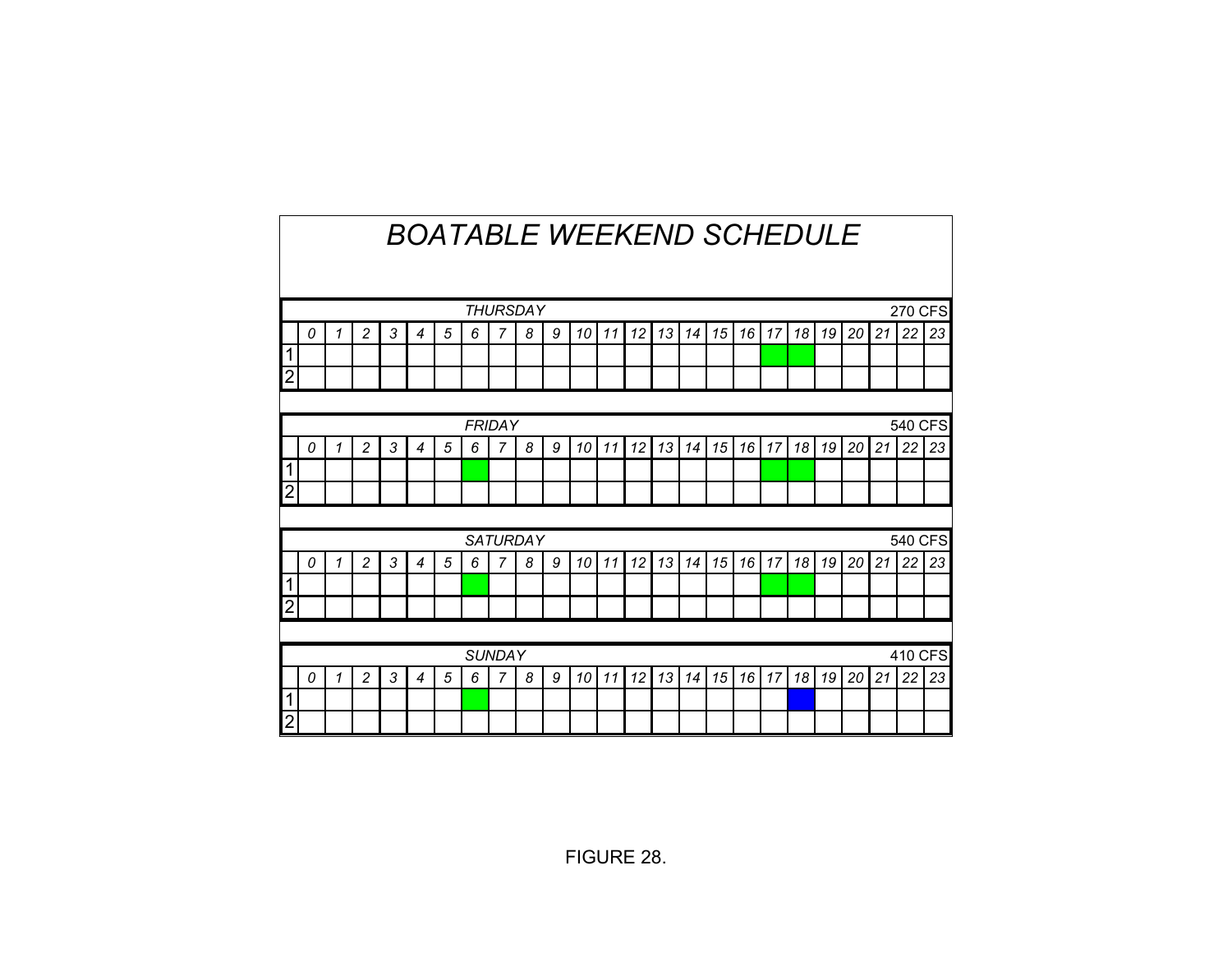FIGURE 29.

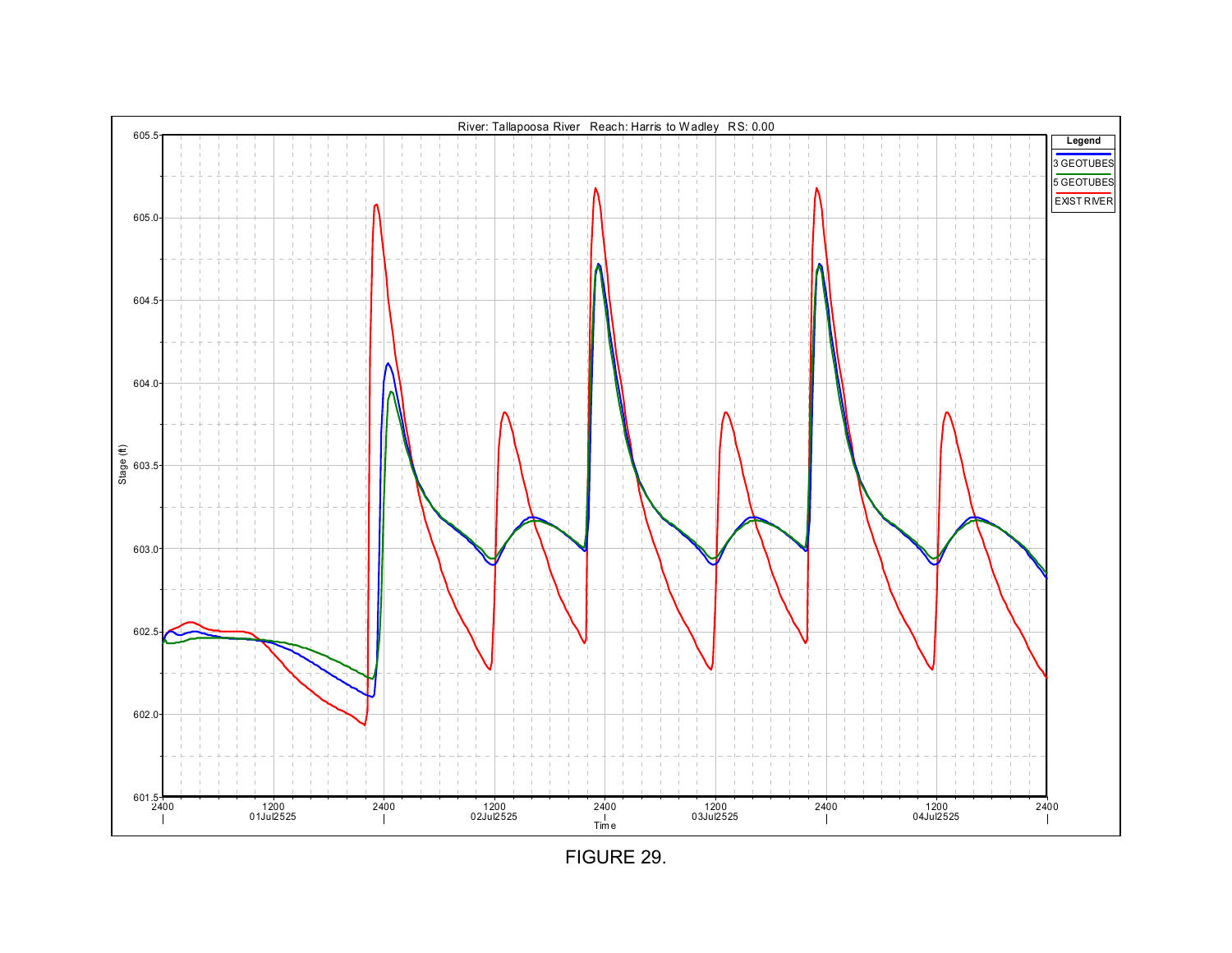

FIGURE 30.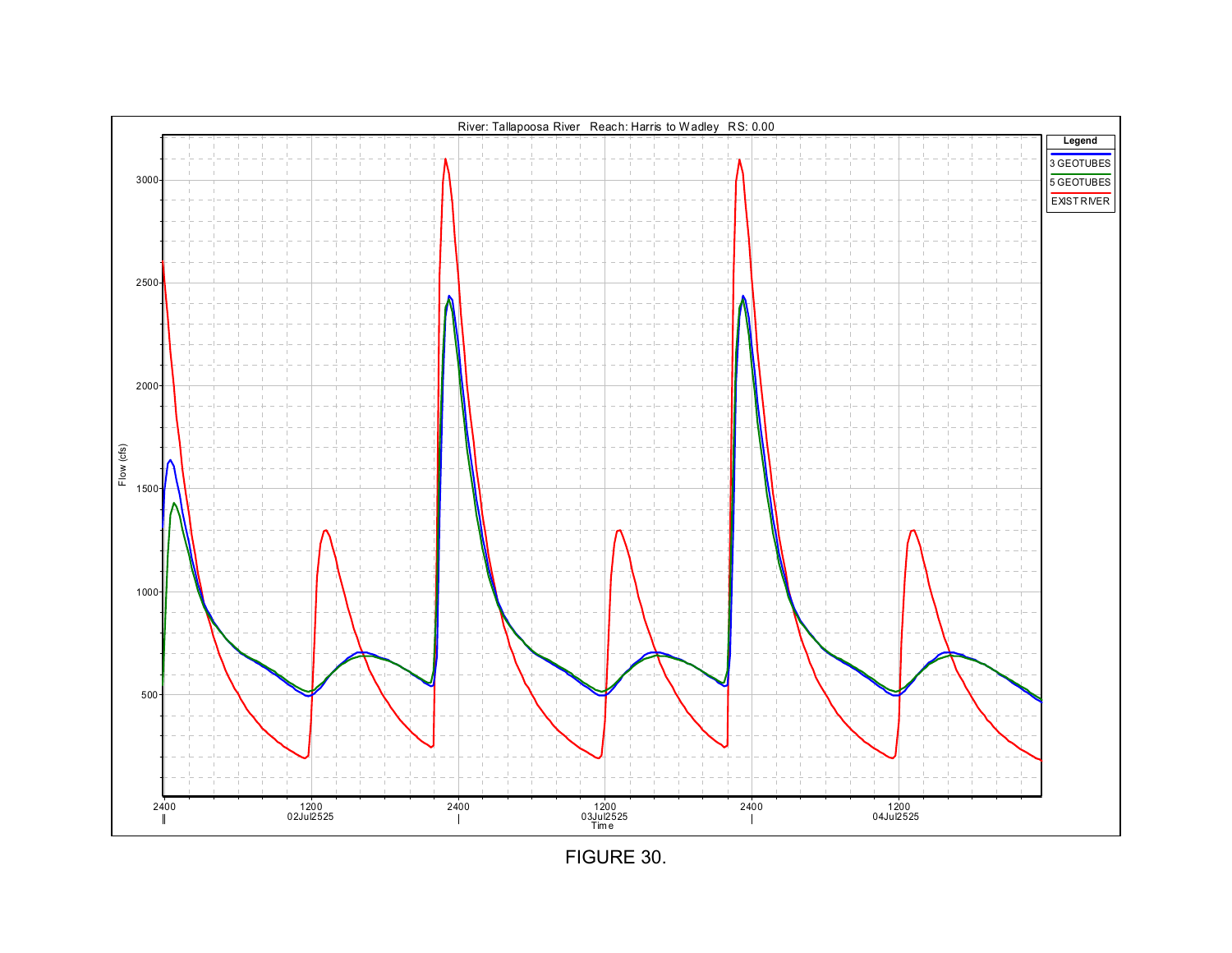|                |                                                                                                                                                                                    |              |                |   |                |   |   |                                 |   |   |    |     |    |    |    | <b>SPAWNING SCHEDULE</b> |    |    |        |    |    |    |                |    |
|----------------|------------------------------------------------------------------------------------------------------------------------------------------------------------------------------------|--------------|----------------|---|----------------|---|---|---------------------------------|---|---|----|-----|----|----|----|--------------------------|----|----|--------|----|----|----|----------------|----|
|                | <b>SUNDAY</b><br>270 CFS<br>15<br>17<br>18<br>19<br>21<br>$\overline{c}$<br>3<br>5<br>6<br>10<br>11<br>12<br>13<br>14<br>16<br>20<br>22<br>0<br>4<br>$\overline{7}$<br>8<br>9<br>1 |              |                |   |                |   |   |                                 |   |   |    |     |    |    |    |                          |    |    |        |    |    |    |                |    |
|                |                                                                                                                                                                                    |              |                |   |                |   |   |                                 |   |   |    |     |    |    |    |                          |    |    |        |    |    |    |                | 23 |
| 1              |                                                                                                                                                                                    |              |                |   |                |   |   |                                 |   |   |    |     |    |    |    |                          |    |    |        |    |    |    |                |    |
| $\overline{c}$ |                                                                                                                                                                                    |              |                |   |                |   |   |                                 |   |   |    |     |    |    |    |                          |    |    |        |    |    |    |                |    |
|                |                                                                                                                                                                                    |              |                |   |                |   |   |                                 |   |   |    |     |    |    |    |                          |    |    |        |    |    |    |                |    |
|                | <b>MONDAY</b><br>11<br>13<br>16<br>17<br>18<br>21<br>$\overline{c}$<br>3<br>5<br>6<br>$\overline{7}$<br>9<br>10<br>12<br>14<br>15<br>19<br>20<br>0<br>$\mathbf{1}$<br>4<br>8       |              |                |   |                |   |   |                                 |   |   |    |     |    |    |    | <b>270 CFS</b>           |    |    |        |    |    |    |                |    |
|                |                                                                                                                                                                                    |              |                |   |                |   |   |                                 |   |   |    |     |    |    |    |                          | 22 | 23 |        |    |    |    |                |    |
| 1              |                                                                                                                                                                                    |              |                |   |                |   |   |                                 |   |   |    |     |    |    |    |                          |    |    |        |    |    |    |                |    |
| $\overline{2}$ |                                                                                                                                                                                    |              |                |   |                |   |   |                                 |   |   |    |     |    |    |    |                          |    |    |        |    |    |    |                |    |
|                | <b>TUESDAY</b><br><b>270 CFS</b>                                                                                                                                                   |              |                |   |                |   |   |                                 |   |   |    |     |    |    |    |                          |    |    |        |    |    |    |                |    |
|                | 16<br>21<br>22<br>$\overline{c}$<br>3<br>5<br>6<br>$\overline{7}$<br>8<br>9<br>10<br>11<br>12<br>13<br>14<br>15<br>17<br>18<br>19<br>20<br>0<br>1<br>4                             |              |                |   |                |   |   |                                 |   |   |    |     |    |    |    |                          |    |    |        |    |    |    |                |    |
| 1              |                                                                                                                                                                                    |              |                |   |                |   |   |                                 |   |   |    |     |    |    |    |                          |    |    |        |    |    |    |                | 23 |
| $\overline{2}$ |                                                                                                                                                                                    |              |                |   |                |   |   |                                 |   |   |    |     |    |    |    |                          |    |    |        |    |    |    |                |    |
|                |                                                                                                                                                                                    |              |                |   |                |   |   |                                 |   |   |    |     |    |    |    |                          |    |    |        |    |    |    |                |    |
|                | <b>WEDNESDAY</b><br><b>270 CFS</b>                                                                                                                                                 |              |                |   |                |   |   |                                 |   |   |    |     |    |    |    |                          |    |    |        |    |    |    |                |    |
|                | 0                                                                                                                                                                                  | $\mathbf{1}$ | $\overline{c}$ | 3 | $\overline{4}$ | 5 | 6 | $\overline{7}$                  | 8 | 9 | 10 | 11  | 12 | 13 | 14 | 15                       | 16 | 17 | 18     | 19 | 20 | 21 | 22             | 23 |
| 1              |                                                                                                                                                                                    |              |                |   |                |   |   |                                 |   |   |    |     |    |    |    |                          |    |    |        |    |    |    |                |    |
| $\overline{2}$ |                                                                                                                                                                                    |              |                |   |                |   |   |                                 |   |   |    |     |    |    |    |                          |    |    |        |    |    |    |                |    |
|                |                                                                                                                                                                                    |              |                |   |                |   |   |                                 |   |   |    |     |    |    |    |                          |    |    |        |    |    |    |                |    |
|                |                                                                                                                                                                                    |              |                |   |                |   |   | <b>THURSDAY</b>                 |   |   |    |     |    |    |    |                          |    |    |        |    |    |    | <b>270 CFS</b> |    |
|                | 0                                                                                                                                                                                  | 1            | $\overline{c}$ | 3 | $\overline{4}$ | 5 | 6 | $\overline{7}$                  | 8 | 9 | 10 | 111 | 12 | 13 | 14 | 15                       | 16 | 17 | 18     | 19 | 20 | 21 | 22             | 23 |
| $\vert$ 1      |                                                                                                                                                                                    |              |                |   |                |   |   |                                 |   |   |    |     |    |    |    |                          |    |    |        |    |    |    |                |    |
| $\overline{2}$ |                                                                                                                                                                                    |              |                |   |                |   |   |                                 |   |   |    |     |    |    |    |                          |    |    |        |    |    |    |                |    |
|                |                                                                                                                                                                                    |              |                |   |                |   |   |                                 |   |   |    |     |    |    |    |                          |    |    |        |    |    |    |                |    |
|                | 0                                                                                                                                                                                  | 1            | $\overline{c}$ | 3 | 4              | 5 | 6 | <b>FRIDAY</b><br>$\overline{7}$ | 8 | 9 | 10 | 11  | 12 | 13 | 14 | 15                       | 16 | 17 | 18     | 19 | 20 | 21 | 270 CFS<br>22  | 23 |
| $\vert$ 1      |                                                                                                                                                                                    |              |                |   |                |   |   |                                 |   |   |    |     |    |    |    |                          |    |    |        |    |    |    |                |    |
| $\overline{2}$ |                                                                                                                                                                                    |              |                |   |                |   |   |                                 |   |   |    |     |    |    |    |                          |    |    |        |    |    |    |                |    |
|                |                                                                                                                                                                                    |              |                |   |                |   |   |                                 |   |   |    |     |    |    |    |                          |    |    |        |    |    |    |                |    |
|                |                                                                                                                                                                                    |              |                |   |                |   |   | <b>SATURDAY</b>                 |   |   |    |     |    |    |    |                          |    |    |        |    |    |    | <b>270 CFS</b> |    |
|                | 0                                                                                                                                                                                  | 1            | $\overline{c}$ | 3 | 4              | 5 | 6 | $\overline{7}$                  | 8 | 9 | 10 | 11  | 12 | 13 | 14 | 15                       | 16 | 17 | $18\,$ | 19 | 20 | 21 | 22             | 23 |
| 1              |                                                                                                                                                                                    |              |                |   |                |   |   |                                 |   |   |    |     |    |    |    |                          |    |    |        |    |    |    |                |    |
|                |                                                                                                                                                                                    |              |                |   |                |   |   |                                 |   |   |    |     |    |    |    |                          |    |    |        |    |    |    |                |    |

|                                  |   |              |                |   |                          |   | <b>SPAWNING SCHEDULE</b> |                                 |                 |   |                 |    |                 |    |       |                 |       |    |       |          |     |    |               |    |
|----------------------------------|---|--------------|----------------|---|--------------------------|---|--------------------------|---------------------------------|-----------------|---|-----------------|----|-----------------|----|-------|-----------------|-------|----|-------|----------|-----|----|---------------|----|
|                                  |   |              |                |   |                          |   |                          |                                 |                 |   |                 |    |                 |    |       |                 |       |    |       |          |     |    |               |    |
|                                  |   |              |                |   |                          |   |                          |                                 |                 |   |                 |    |                 |    |       |                 |       |    |       |          |     |    |               |    |
|                                  |   |              |                |   |                          |   |                          | <b>SUNDAY</b>                   |                 |   |                 |    |                 |    |       |                 |       |    |       |          |     |    | 410 CFS       |    |
|                                  | 0 | $\mathbf{1}$ | $\overline{c}$ | 3 | $\overline{4}$           | 5 | 6                        | $\overline{7}$                  | 8               | 9 | 10 <sup>1</sup> | 11 | 12 <sup>1</sup> |    | 13 14 | 15 16           |       | 17 | 18119 |          | 20  | 21 | 22            | 23 |
| $\overline{1}$<br>$\overline{c}$ |   |              |                |   |                          |   |                          |                                 |                 |   |                 |    |                 |    |       |                 |       |    |       |          |     |    |               |    |
|                                  |   |              |                |   |                          |   |                          |                                 |                 |   |                 |    |                 |    |       |                 |       |    |       |          |     |    |               |    |
|                                  |   |              |                |   |                          |   |                          |                                 |                 |   |                 |    |                 |    |       |                 |       |    |       |          |     |    |               |    |
|                                  | 0 | 1            | $\overline{c}$ | 3 | 4                        | 5 | 6                        | <b>MONDAY</b><br>$\overline{7}$ | 8               | 9 | 10              | 11 | 12              |    | 13 14 | 15 <sup>1</sup> | 16    | 17 | 18    | 19       | 20  | 21 | 410 CFS<br>22 | 23 |
| $\overline{1}$                   |   |              |                |   |                          |   |                          |                                 |                 |   |                 |    |                 |    |       |                 |       |    |       |          |     |    |               |    |
| 12                               |   |              |                |   |                          |   |                          |                                 |                 |   |                 |    |                 |    |       |                 |       |    |       |          |     |    |               |    |
|                                  |   |              |                |   |                          |   |                          |                                 |                 |   |                 |    |                 |    |       |                 |       |    |       |          |     |    |               |    |
|                                  |   |              |                |   |                          |   |                          | <b>TUESDAY</b>                  |                 |   |                 |    |                 |    |       |                 |       |    |       |          |     |    | 410 CFS       |    |
|                                  | 0 | 1            | $\overline{c}$ | 3 | $\overline{4}$           | 5 | 6                        | 7                               | 8               | 9 | 10              | 11 | 12              | 13 | 14    | 15              | 16    | 17 | 18    | 19       | 20  | 21 | 22            | 23 |
| $\overline{1}$                   |   |              |                |   |                          |   |                          |                                 |                 |   |                 |    |                 |    |       |                 |       |    |       |          |     |    |               |    |
| $\overline{2}$                   |   |              |                |   |                          |   |                          |                                 |                 |   |                 |    |                 |    |       |                 |       |    |       |          |     |    |               |    |
|                                  |   |              |                |   |                          |   |                          |                                 |                 |   |                 |    |                 |    |       |                 |       |    |       |          |     |    |               |    |
|                                  |   |              |                |   |                          |   |                          |                                 | WEDNESDAY       |   |                 |    |                 |    |       |                 |       |    |       |          |     |    | 410 CFS       |    |
|                                  | 0 | 1            | $\overline{2}$ | 3 | $\overline{\mathcal{A}}$ | 5 | 6                        | $\overline{7}$                  | 8               | 9 | 10              | 11 | 12              | 13 | 14    | 15              | 16    | 17 | 18    | 19       | 20  | 21 | $22$ 23       |    |
| 1                                |   |              |                |   |                          |   |                          |                                 |                 |   |                 |    |                 |    |       |                 |       |    |       |          |     |    |               |    |
| 2                                |   |              |                |   |                          |   |                          |                                 |                 |   |                 |    |                 |    |       |                 |       |    |       |          |     |    |               |    |
|                                  |   |              |                |   |                          |   |                          |                                 |                 |   |                 |    |                 |    |       |                 |       |    |       |          |     |    |               |    |
|                                  |   |              |                |   |                          |   |                          |                                 | THURSDAY        |   |                 |    |                 |    |       |                 |       |    |       |          |     |    | 410 CFS       |    |
| ⊺⊺                               | 0 | 1            | $\overline{c}$ | 3 | 4                        | 5 | 6                        | 7                               | 8               | 9 | 10 <sup>1</sup> | 11 | 12 <sup>1</sup> |    | 13 14 |                 | 15 16 | 17 | 18 19 |          | 120 | 21 | $22$ 23       |    |
| $\overline{2}$                   |   |              |                |   |                          |   |                          |                                 |                 |   |                 |    |                 |    |       |                 |       |    |       |          |     |    |               |    |
|                                  |   |              |                |   |                          |   |                          |                                 |                 |   |                 |    |                 |    |       |                 |       |    |       |          |     |    |               |    |
|                                  |   |              |                |   |                          |   |                          | FRIDAY                          |                 |   |                 |    |                 |    |       |                 |       |    |       |          |     |    | 410 CFS       |    |
|                                  | 0 | 1            | 2              | 3 | $\overline{4}$           | 5 | 6                        | 7                               | 8               | 9 | 10              | 11 | 12 <sub>1</sub> |    |       | 13 14 15 16     |       | 17 | 18 19 |          | 20  | 21 | $22$ 23       |    |
| ⊺⊺                               |   |              |                |   |                          |   |                          |                                 |                 |   |                 |    |                 |    |       |                 |       |    |       |          |     |    |               |    |
| $\overline{2}$                   |   |              |                |   |                          |   |                          |                                 |                 |   |                 |    |                 |    |       |                 |       |    |       |          |     |    |               |    |
|                                  |   |              |                |   |                          |   |                          |                                 |                 |   |                 |    |                 |    |       |                 |       |    |       |          |     |    |               |    |
|                                  |   |              |                |   |                          |   |                          |                                 | <b>SATURDAY</b> |   |                 |    |                 |    |       |                 |       |    |       |          |     |    | 410 CFS       |    |
|                                  | 0 | $\mathcal I$ | $\overline{c}$ | 3 | 4                        | 5 | 6                        | $\overline{7}$                  | 8               | 9 | 10 <sup>1</sup> | 11 | 12 <sup>1</sup> |    |       | 13 14 15 16 17  |       |    |       | 18 19 20 |     | 21 | $22$ 23       |    |
| 1                                |   |              |                |   |                          |   |                          |                                 |                 |   |                 |    |                 |    |       |                 |       |    |       |          |     |    |               |    |
| I<br>$\overline{2}$              |   |              |                |   |                          |   |                          |                                 |                 |   |                 |    |                 |    |       |                 |       |    |       |          |     |    |               |    |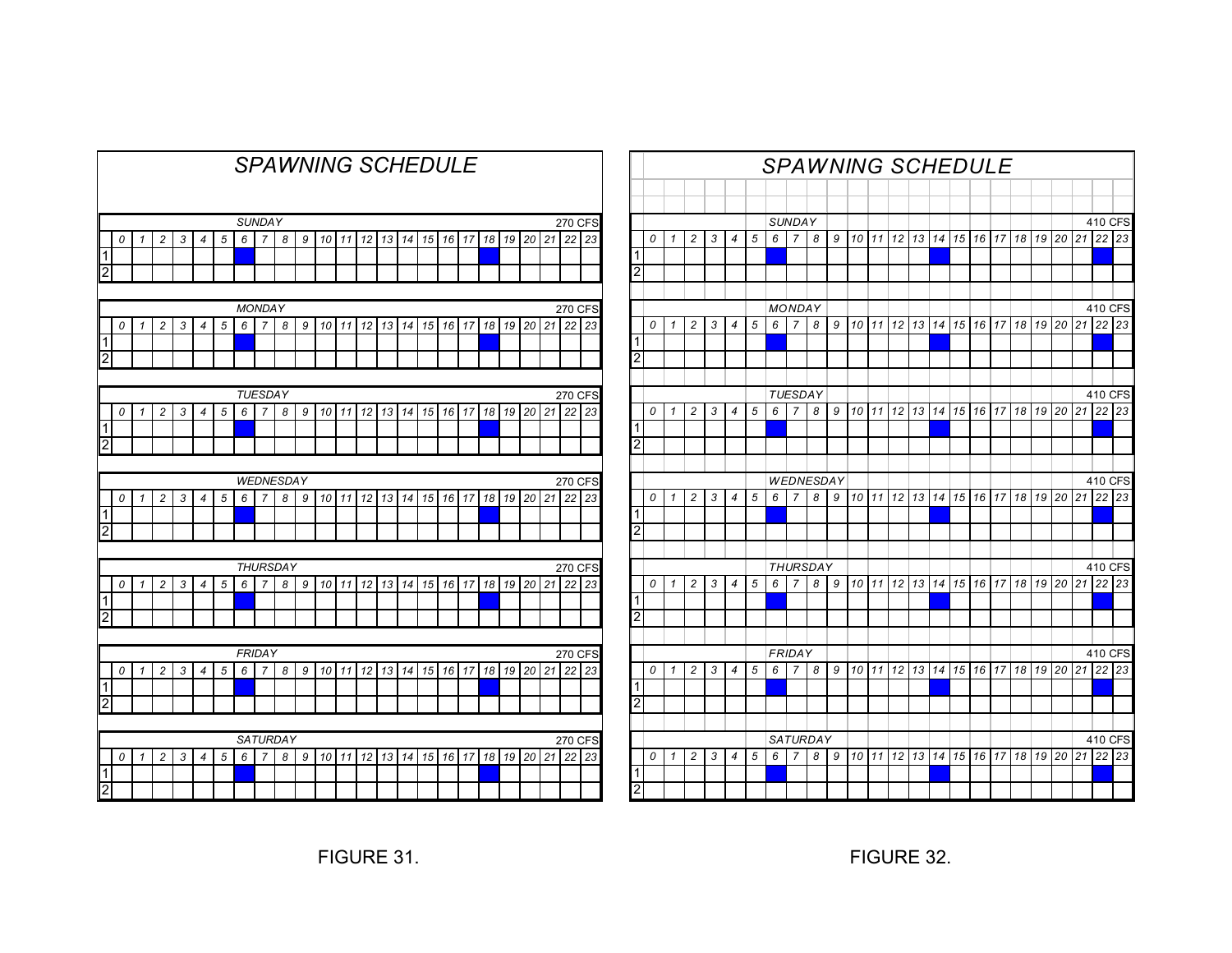## FIGURE 33.

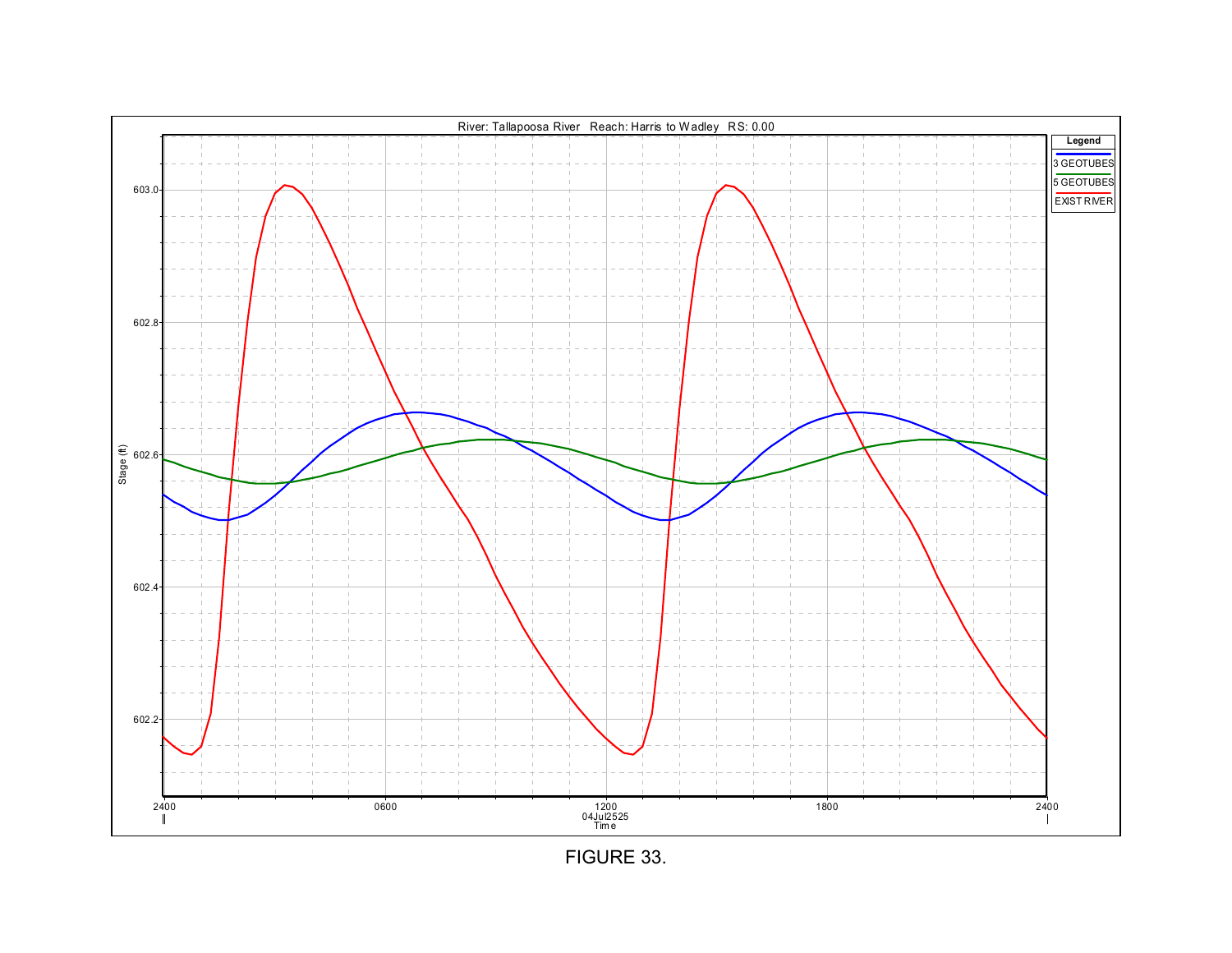

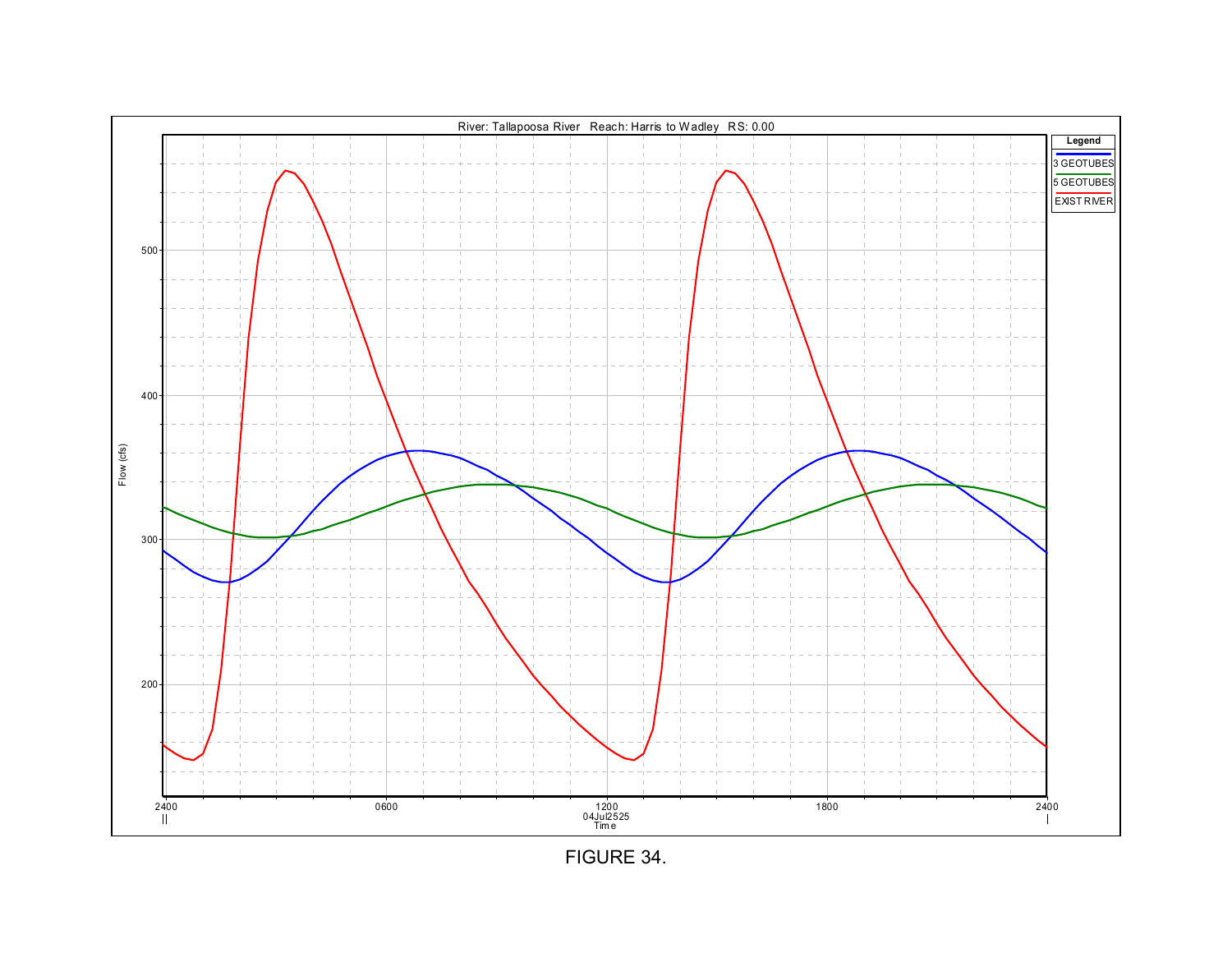## FIGURE 35.